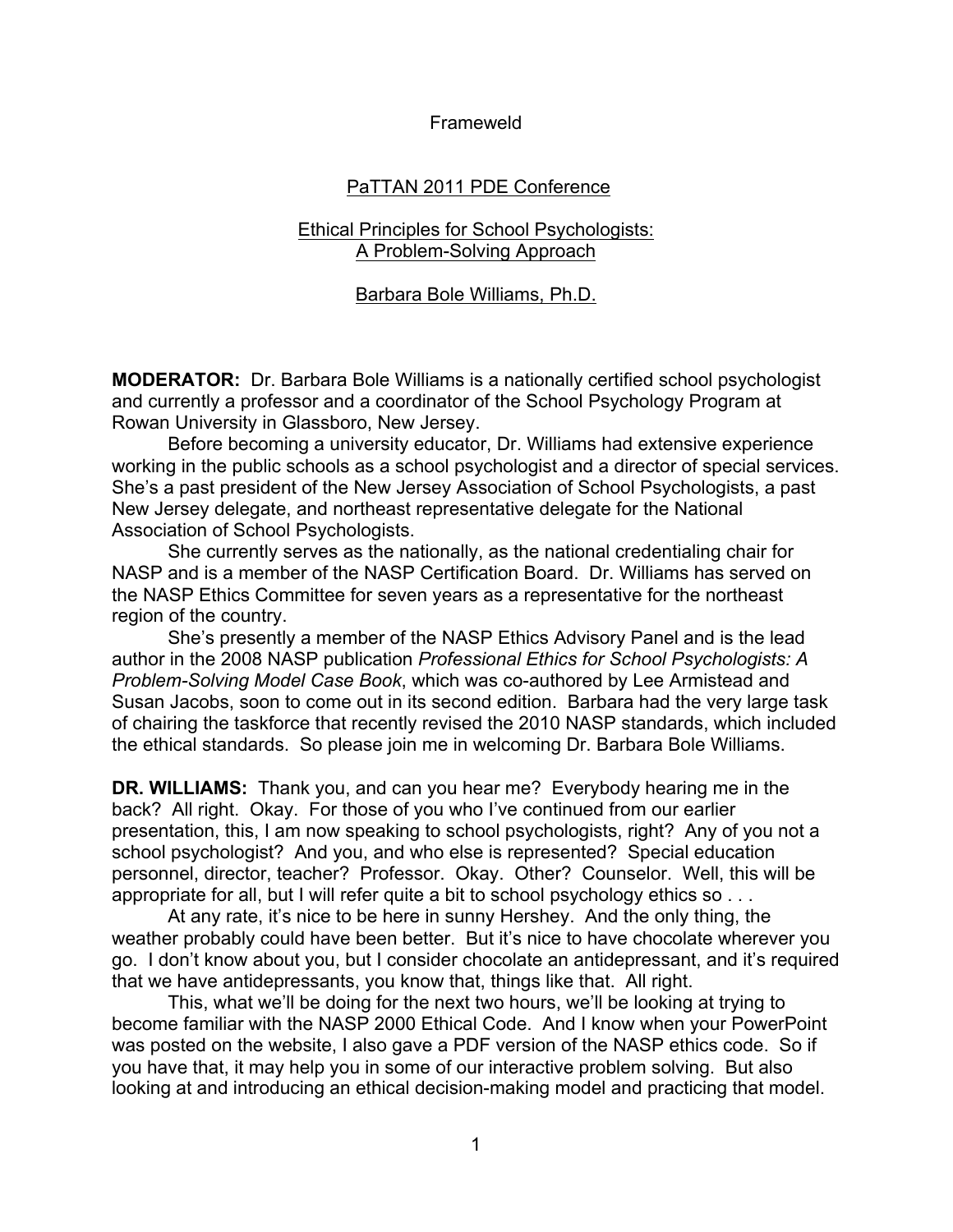So that's why I say, that's actually why we're on round tables because you're going to be working as a group to try to figure out some of these things that are kind of perplexing, some of these dilemmas. And we say that there are some ethical questions, which are clearly black and white, and, yes, it is ethical, no, it's not ethical. But you know as experienced school psychologists, that the most troubling things are those things that we'll say, ah, gosh, I don't know what to do with this one. It's clearly a dilemma because there are many ways to approach it.

So I, we've, part of the NASP publication, but we have solicited, from people like you, to send us your dilemmas, your best dilemmas. And I've said repeatedly that this is not, these are better than what we could have made up. They are really, really better, stranger than fiction they are. And we'll also talk about ways to achieve ethical competence and excellence, time permitting.

This is typically a three-hour workshop, but since we had the first hour on electronic communications, and I've been doing this three-hour workshop many different places, if I seem rushed at times, it's because I want to be sure we get things in and the timing will be a little different.

So our objectives are to learn about the professional problem-solving model, to practice this in small groups, to think about how we can use this as a resource for our daily practice, and make plans for implementing it. It's also a start out with, and for those of you who are, were in the first hour, there's going to be a little bit of repeating. But I will go into a little more detail, so just bear with me. I guess if you hear it twice, you'll really, really know it, right? And then you have to teach it, right?

If you really want to know something, they say you need to teach it. So you can go back and teach it. When we talk about ethics, we talk about this is acceptable behavior. What are the guidelines for acceptable behavior, in this case, within the context of school psychology practice? And what is unacceptable? That's also the other side of it. The basic rules of how we interact with people, and it's developed within a context or society. And in our context, it is school psychology services.

When we have, going about revising the NASP 2010 ethics code, we really looked at, and you'll see the influence of a Scottish philosopher by the name of W. D. Ross who talked about these five moral duties of an ethical person. Or again, nonmalfeasance or minimizing harm, we know we say we do no harm. If nothing else, we do no harm. Beneficence, which is to maximize the benefit. Fidelity, which is faithfulness to the truth in our professional practice.

Justice, to ensure fairness to everyone despite what standing an individual may have in the community or society, that everyone has a fairness, all individuals. And, finally, what we talked about quite a bit in our first hour was autonomy, that people have the right to choose, that they have a voice and a choice in what information will be shared and how it will be used. And it's a basic, you know, we live in a democratic society where this is certainly important.

Applied professional ethics is that we're taking, looking at these ethical principles and the specific rules that apply to the practice of, in this case, school psychology. And we could broaden that to probably say mental health practice as well. And the existing resources we have, we have, as you know, and if you brought along the NASP 2010 code, we have the 2010 code.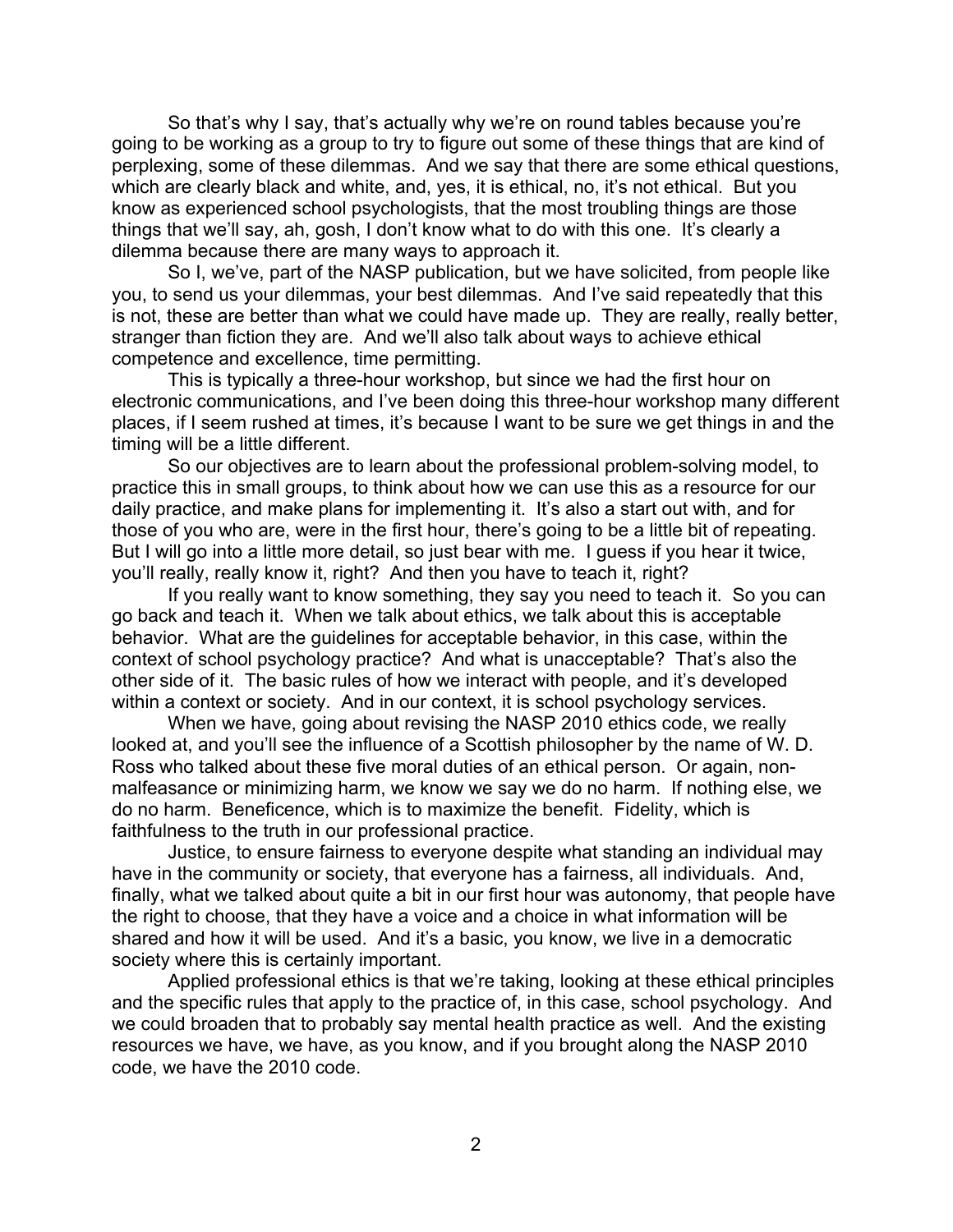We have what's now called, and I will give you a brief introduction, to the NASP Comprehensive and Integrated Model of School Psychological Services. Those of you who are members of NASP and are going to be going to NASP trainings, you're going to hear a lot about this. We did a northeast regional training for all of the state leaders, where Cathy Mehnke(?) and I trained, spent a long time talking about the new comprehensive and integrative model.

All of these are available online so you could go to the NASP website to get that. We also though, resources are, would also be the American Psychological Association's code. If you, certainly if you're a member of APA, you are obligated to abide by the code. Although, again, remember this is not specific to school psychology. It covers all aspects of psychological practice. And also the Canadian Psychological Association, we really credit them in terms of influencing some of the thinking that went into the new code.

So, you know, codes of ethics. Why do we have them? And I teach courses in codes of ethics so that we know that it's important that we have it to really protect the public and maintain the public trust. We want people to believe that we have rules that we live by. Every profession would have a code of ethics. It's kind of the hallmark, as is said here to enhance the prestige of a profession, the third bullet.

But it also shows our commitment to self-regulation. And I'm sure you would all agree, you would rather we provide our own guidelines in terms of regulation than some external authority coming and saying, you can't do this, and you can do that. Okay. As well as being self-regulation, I think of the educating us about monitoring our own behavior. And within the code, there are the guidelines for adjudicating complaints, which we hope we don't get to. But in the event that we do, we have this, we have that within the code.

All right, here is the schematic version of the Comprehensive and Integrated Model for School Psychological Services. Let me just have a show of hands. How many people were here for the first hour? Okay. I have to go real fast through this. Yeah. This is the, if you think about it, these are all the services school psychologists provide. Over all the way to the left, we have the practices that permeate all aspects.

That's our database, decision-making and consultation collaboration. These are the things that all of, that will guide all of what we do. We don't make decisions without the data, and we certainly have to work with others to help bring them along, whether it be parent, teachers, other professionals.

And over here on the right, we have the direct and indirect services to children, families, and schools, which involves both a student level and a systems level. So you will see that as you look at that. Everything that we do in all of the, when you look at the NASP standards, this is common to all of the standards, so that we understand we have a common denominator between both our credentialing, our graduate education standards, ethical standards, and this practice model.

Down here we have the foundations of school psychology, a psychologist delivery system, diversity research, and there we are, legal, ethical, and professional practice. So we are, this information is foundational to our being ethical practitioners.

Just a little bit of another background information, that this is the NASP 2010 code is organized differently, if you're familiar with the 2000 code. Those of you who, you know, have been a school psychologist back to before, well, before 2010. Before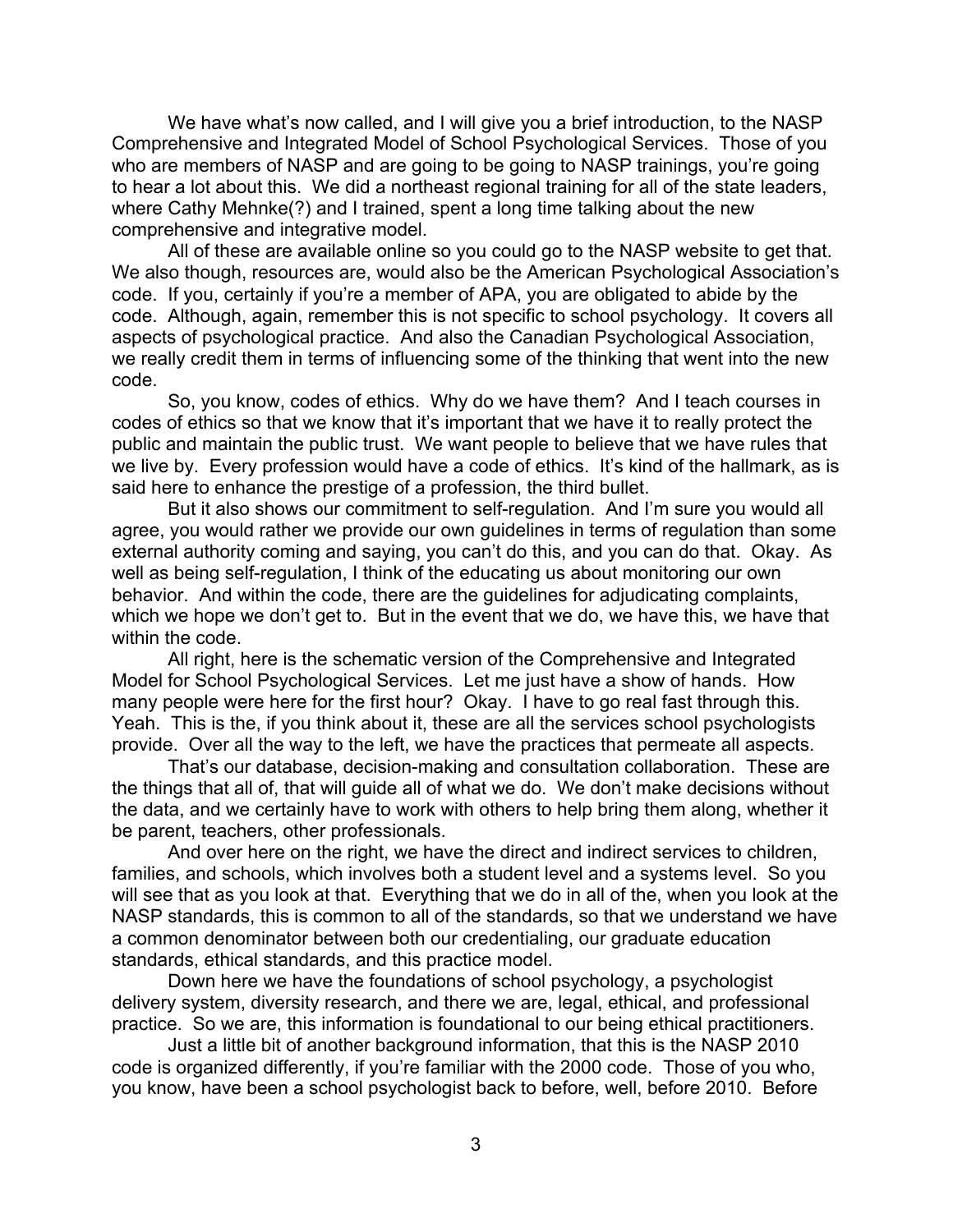there was only March 3, 2010 when this was adopted by the NASP Delegate Assembly and actually did not go into effect until January 1. So as of January 1, we are obligated to be familiar and to use this code to guide our behaviors.

What we tried to do was include the most current ethical principles, to look at any internal conflicts between, in the 2000 code, sort of you've read on page five that you should do this, and page ten said you do something else. You say, wait a minute, what do I do here? And thanks to Susan Jacob, which I think probably all of you have, I'm sure, somewhere in your training, you have the *Ethics and Law for School Psychologists* book on the shelf. That will help you out a great deal when you have a question. And Susan was able to help us with the recent laws and court opinions.

The revised code we think is easier to teach, learn, and interpret. I've been using it to teach, and I can tell you I'm happy to say I think it is. Hopefully, you can say the same. And then I think the last point is very important. It is optimize for school-based practice. This does not necessarily, it does not talk about private practice, any other setting. It's really for schools, so that's where we would differ from the APA code. The organization, the reorganization is, has, if you've taken a look at the PDF, if you've taking a look at, you know, online at NASP's website, 4 themes, 17 ethical principles, and then each principle has further standards, getting more specific as you go down the hierarchy.

Here are the four broad themes. I mentioned them in the first hour, and I'll go into a little more detail as far as what each of these themes are and where this falls under, what this falls under. First of all, respecting the dignity and rights of all persons, and this is to say that we engage only in professional practices that maintain the dignity of children and their clients and our other clients and that we, in our words and action, we demonstrate respect for the autonomy of people.

People have the right to make a decision about recommendations that we make, even though we think we have, you know, we really want them to do this. And the right to self-determination to respect their privacy and a commitment to fair treatment of all persons. This is really saying that we understand that we have to respect other people's rights.

Under professional competence and responsibility that we are beneficence, or otherwise called responsible caring means that we act to benefit others. We, in essence, do no harm. But we want to do more than do no harm. We want to do some good. We want to be able to help. So, in this case, we don't practice beyond the boundaries of our competence, and we use evidenced-based knowledge from psychology and education and allow people to make informed choices.

And I always stress that last few, that last phrase, and accept responsibility for our work. So we're around to pick up the pieces when the things that we are working on do not always come out the way we'd like them to. So the third is, the third theme is the honesty and integrity, and, of course, that we want to maintain in order to maintain public trust. We want to, we have to act to be faithful to the truth and adhere to our promises and are forthright about who we are and work in cooperation with other professionals, even those people that maybe are not as easy to work with as some.

But we work, to work with them, to meet the needs to students and families. And because of something we're going to be doing in just a few moments, please remember that last, the last phrase, and avoid multiple relationships. We understand what multiple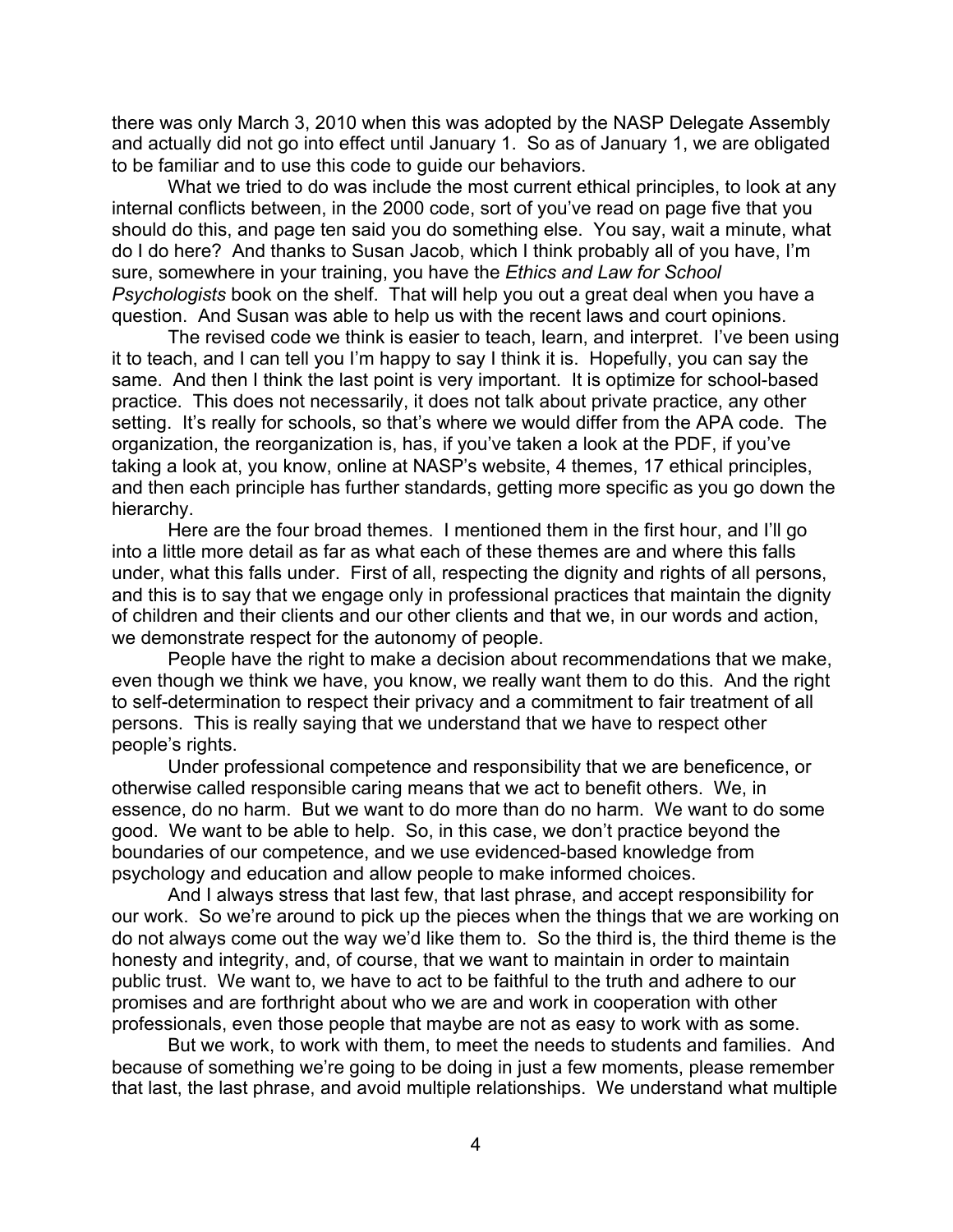relationship are, right? But this phrase, that diminish our professional effectiveness, okay, so just a clue.

The fourth theme would be responsibility to schools, families, communities, the profession, and society. And I did mention in the first hour that those first three themes really do come from, and we've borrowed some of the ideas from the Canadian Psychological Association. This is a theme, which really comes from a school pscyh literature, that it is good to work with families. If we can build relationships and work in terms of, you know, the community and family and school, it will help us be more effective.

The organization of the new code, you see here are the themes. Respecting dignity, professional competence, and under that are the principles. So we have an organizational structure, which allows us to reference this, with a table of contents. I was sure you got the one with the table of contents for your activities. It's going to be important.

Honesty and integrity, and these are the principles that fall under honesty and integrity, responsibility, and then the principles. So we tried to make it very logical so that it was easy to follow, and you were able to get to information quickly. Okay. Privacy and confidentiality, we talked about quite a bit in the first hour.

The idea that we do respect a person's right to choose for themselves whether they share information with us and that we minimize intrusions and that we enter that privacy and that we, now, of course, the standard 1.2.3, we then, of course, we have to establish the boundaries of confidentiality, which all of us do in terms of our, you know, practice in working with children in a counseling situation and so forth.

So if we've done such a great job in terms of writing a new code, then if these are so good, why do we need to learn and practice an ethical decision-making model? And that, which we're going to be doing in a few moments, and it's because codes, no matter how good these codes are, they're not perfect. There are, they have, you know, they can be a good guide for you. But they're not going to give you a direct answer to your particular problem necessarily, because that would be rules.

That would be like here's the rule. Here's the violation. And in that case, what goes into the ethical code is you need to be good problem solvers. You need to think about what you're doing and use all the resources available to you. And if we had, in this case, if we only had the principles and not good problem solving, it wouldn't really help us in a situation like this. We looked to find kind of the craziest situation that you might get into at a school with a kid.

So at first you think, is he at the dentist? What is going on here? But in this case, you know, it happens. Things, our problem solving is required in many, many, many capacities. So we're going to say the codes are imperfect. All ethical codes are. They have broad abstract principles, some specific mandates, and this code has more incorporated specific mandates because we have coordinated it with a legal, with court documents and court decision.

But it may, we still may have competing ethical principles, depending on your situation. And it may set up conflicts between ethical principles and laws and regulations. You know, someone tells you this is what you have to do, but your ethical code says this is not the best practice. All right. So you're going to have to try to problem solve.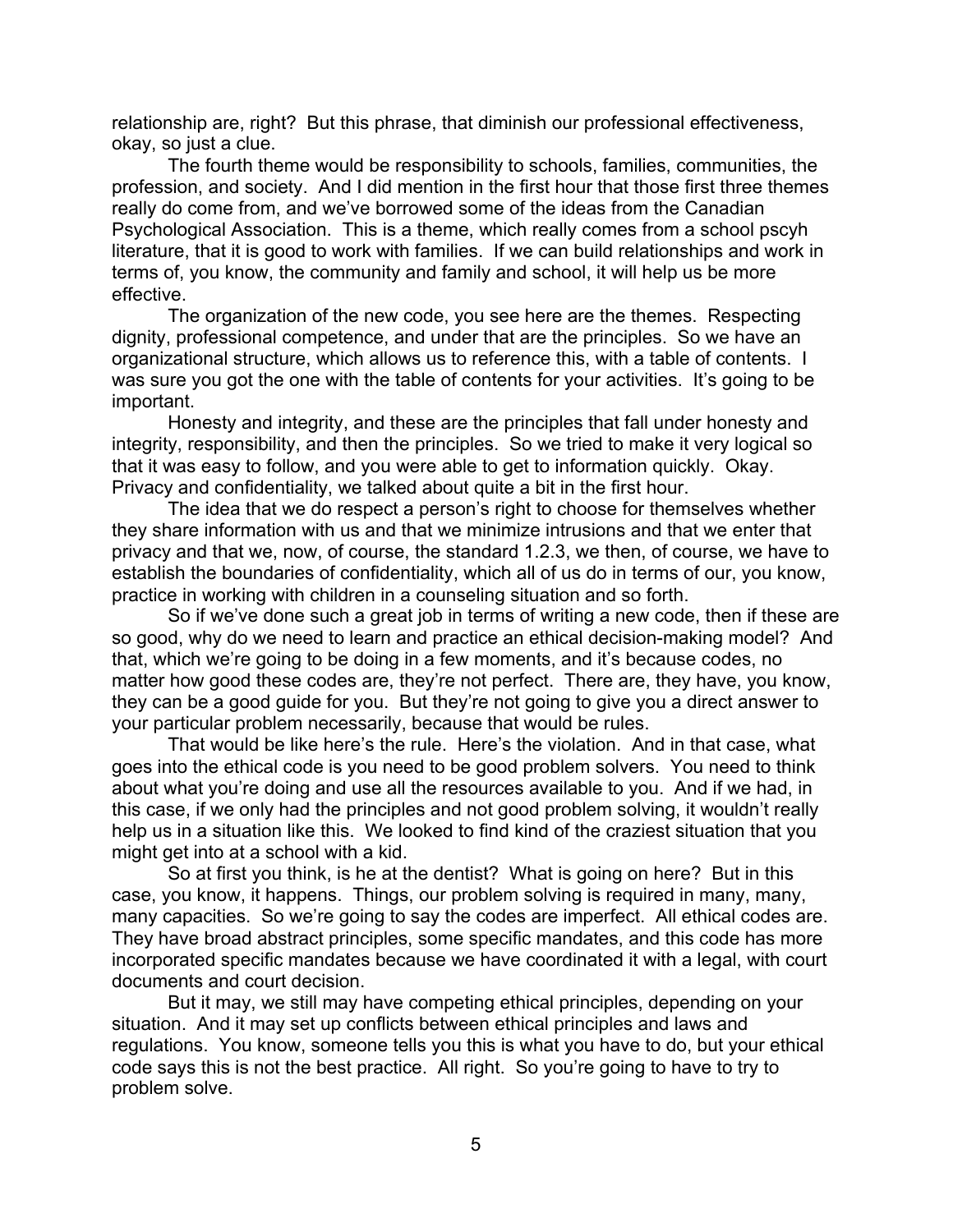There might be conflicting interests and multiple, you know, multiple roles that you have. You are an employee as well as being a school psychologist who advocates for kids. Have you ever been, and you don't need to answer, but think about this, have you ever been in the role? Think of yourself as a first-, second-year psychologist nontenured, when you see, are forced to do what's best for the child, which would be to make a certain recommendation. But you understand that the implications for that is that you are still the employee of the district, and could there be repercussions?

So we know that we have competing interests in this case. And there goes the dual role of the employee and the pupil advocate. And sometimes, that puts, when we asked for dilemmas from people to submit for our problem-solving casebook, often that would come the case. I know what is best for this child, but my district just doesn't have that service. You know, my job's on the line. What do I do?

Whether and how to confront unethical conduct of colleagues, certainly that's always challenging. When you know there's a colleague who's behaving unethically, yet it's our responsibility to do that, to confront that. But these also may be our friends, so it's difficult. And we often to fail to address new and emerging ethical issues in a timely manner, just what we talked about in the last hour, electronic communication.

You know, when we revised the ethics code, we said, well, how do we tackle this whole issue of technology because it's just exponentially increasing. We said, well, we really can't say you may not do this, you can do this, you can't. We have to then give some general guidance and then, because we don't know where technology's going to be in 2020. I mean, you know, I'd be the last person able to do that, but certainly other people may have a better guess. But in this case, we have to use and be guided by our principles and take some practical problem solving with it. Okay.

So why would we use a decision-making model? Well, it's going to assist us in making choices that are principled, reasoned, and can be universalized. In other words, if what you do in one situation, you might be able to apply to a different situation. Specific circumstances are different, but if you were called upon in the same situation, if you could feel and be, you know, feel like you're behaving ethically and in a responsible manner in a different situation, then it certainly is, will help you in that case.

And what we really hope, more than anything else, in the way, what was written, as the ethics code was written and developed with a lot, a lot of input. Maybe some of you provided that input because it was, we tried to make it the most transparent that we could in terms of having input, people to respond to the drafts. Is that we'd like to think it helps you anticipate the problem so you become better problem solvers, and you don't get into hot water, and you don't get into these problems that will take way too much of your time, so a proactive approach.

And the other, from being a very practical, from a very practical side, is if you're ever asked to justify what you did, is that you have a justification process. This is what I did. I looked at the issues, I gathered information, I consulted, I came up with alternatives, and then I made a decision. It's not like it came to me one morning while I was taking a shower or I was driving to work. I just thought it was the right thing to do. So we really think it really helps make it more defendable.

Here is the eight-step model. First of all I'm going to give you the eight step, and then we're going to go to a condensed model. But first of all, describe the problem. You know, and again, when you describe the problem, it's not in an emotional state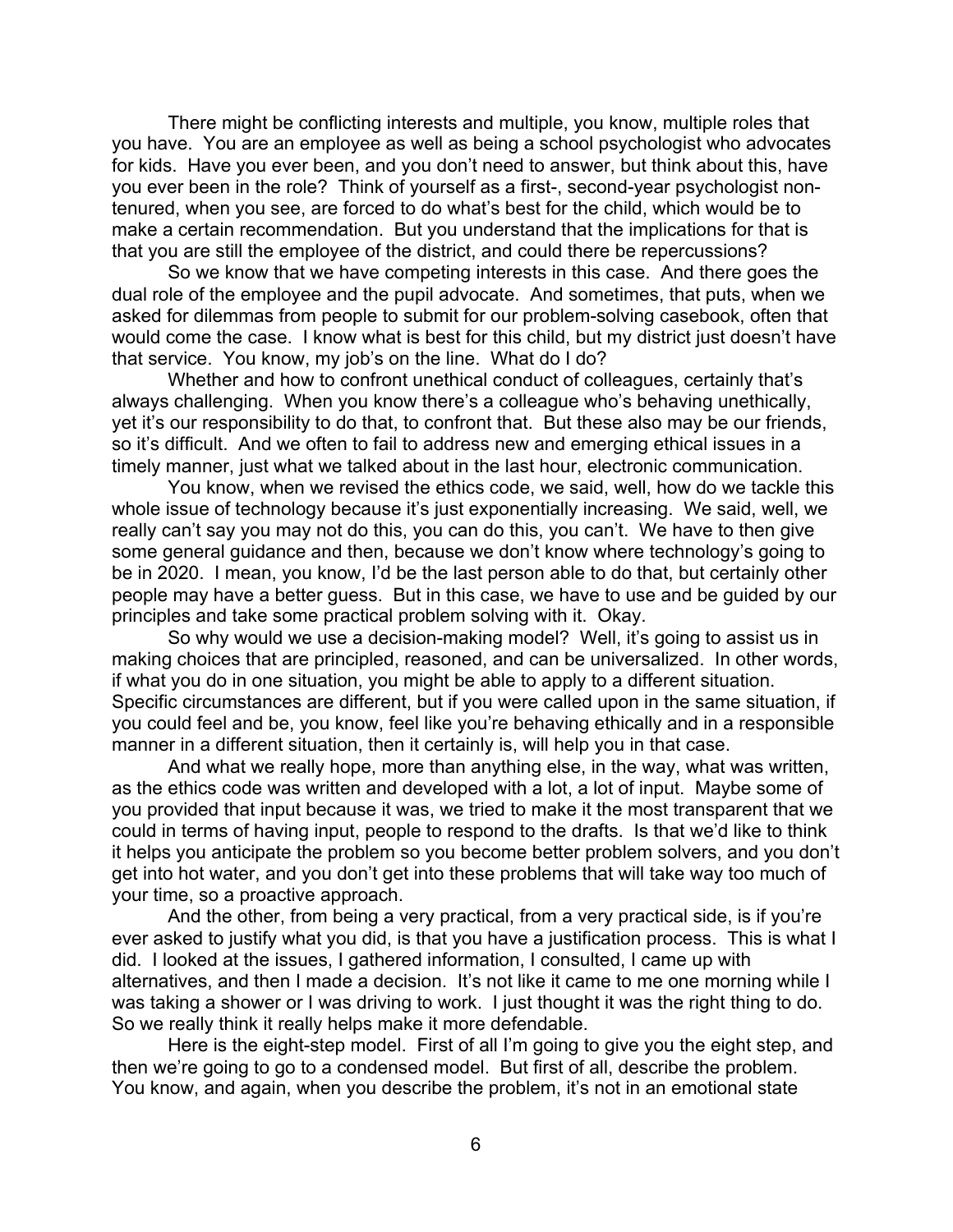where you're feeling angry, upset, intimidated, whatever. It's like we all do ... behaviorally oriented that we can be to say, okay, what are the issues here? And define what are the potential ethical or legal issues involved? You know, and this is when I say, when there are some that can be quickly answered. Some things can be quickly answered at that level.

It's not a dilemma. It's a question, and you can answer the question. For those that are dilemmas, which mean they're particularly complex and maybe multiple parties involved and clients involved, is that we just need you to find what they are. And then we have lots of guidelines to go to. We can go to the NASP Ethics Code, we can go to best practices, we can go to any resource you have from your training or from professional development experiences depending on when your training occurred.

We're going to consider the ethical and legal principles as well as any mandates, your state requirements, your district policies, whatever you must abide by, and consult others. And I would underline here that we are going to consult respected, respective, respected colleagues, people whose opinion we respect and who can help us be good problem solvers.

And then the fourth step would be to evaluate the rights, responsibilities, and welfares of all affected parties. You've got to think multiple perspectives here. We're used to in special education thinking about the individual child. But what about the other kids, what about the parents, what about the family, and so forth? And then generate a list of alternatives. Consider the possible consequences. What's the shortterm consequence, the long-term consequence?

And, you know, kind of like we do if we decide we're going to make a major purchase. You know, do I buy this car or that car, and, you know, kind of cost benefit analysis. Review any evidence that the various consequences result from. What will happen if you go with A, B, C or D? And, finally, make that decision, and take responsibility for it. So what we're going to be doing is monitoring the consequences because it may not be fixed, and we may need to still be around to go back and work on it. So that's the more elaborate eight-step model.

Here is the briefer model, which we're going to be using today. Describe the problem, define the issues, review the guidelines, evaluate the rights and responsibilities of all parties, consider alternatives, and make a decision, okay. So it's saying this, if in looking at those, what one of my colleagues likes to refer to is particularly thorny issues. His adjective is thorny, but you know what I'm talking about. If we can use something that will help us not only arrive at a better decision, but also have something that will be defensible should it be called into question.

I'm going to start with doing this together so we can practice our model as a group, and we're going to meet Gary. And, actually, Gary is someone who, this case actually was submitted to us for the first edition of the book. And he is a school-based practitioner in a rural county in the South. So he's been practicing for eight years, and he sent the following in response to our request for ethical situations and dilemmas. So let's reveal, let's talk about Gary's. I'm going to read this to you, and you can read along but just so we . . .

Gary wrote a colleague e-mailed me with a concern that my behavior may not be completely ethical. Three years ago, I got to know Christine, who was a divorced single parent of a charming five-year-old named Allen. I was evaluating Allen, who has Down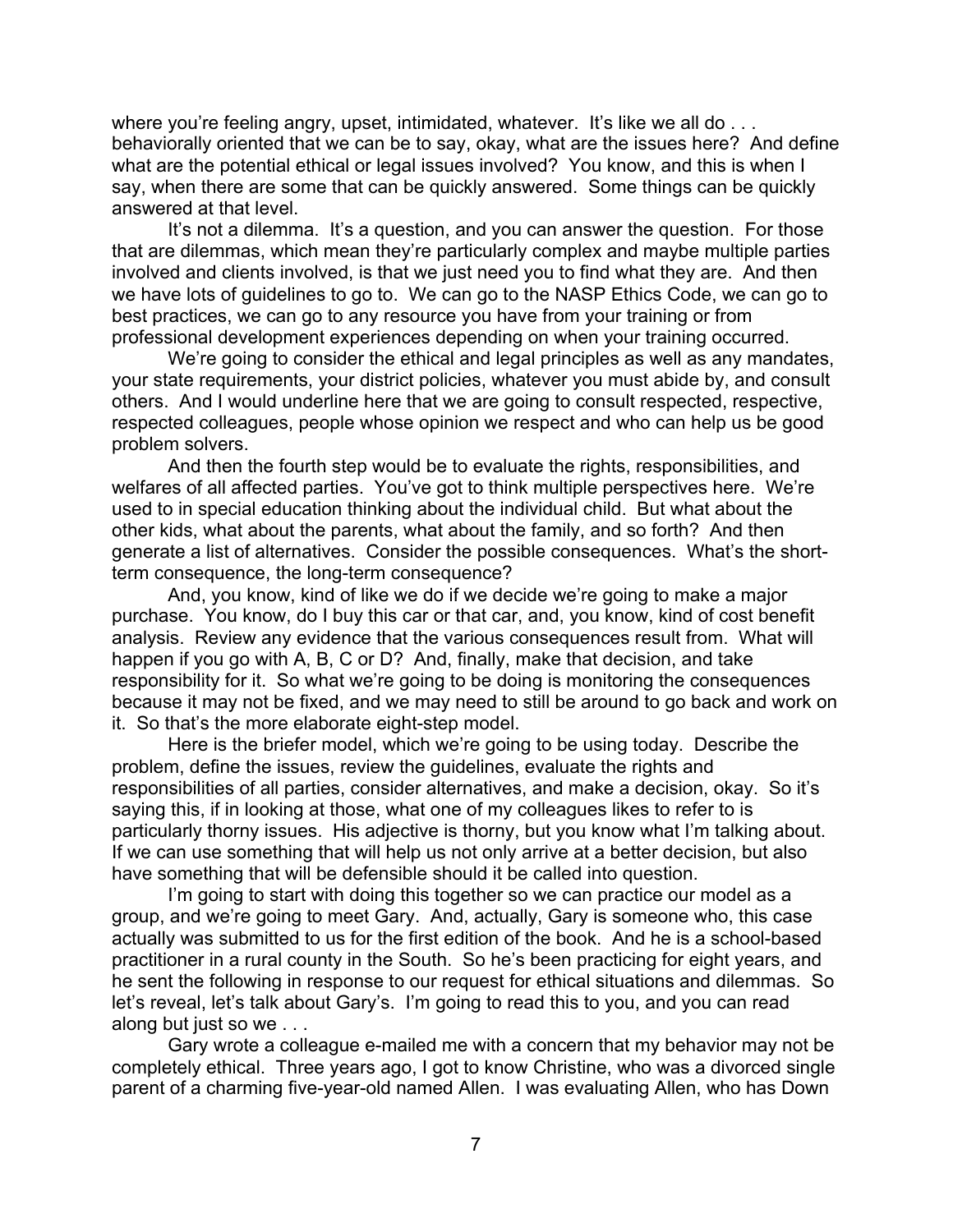syndrome, for a possible special education placement. Since then, Christine and I have talked often about Allen and his progress in school. And I've been able to help with parenting advice too. I consult for the local Down Syndrome Association chapter and have seen Christine at their meetings. We're both involved with the Special Olympics as well.

One day recently, while we were both cheering Allen on during a softball game, do you see where this is going? I think we realized that we were attracted to each other. Together we took Allen to a restaurant after the game and really enjoyed being together. Since then, Christine and I have begun dating. As a single person, I don't see a problem in our relationship. I realize that I may have to recuse myself from decisionmaking at school about Allen, but other psychologists with children have to do the same.

My colleague is suggesting that Christine is a client and that my having a social relationship with her is inappropriate. Our relationship is becoming very close, and I don't think I can break it off easily. So this is a dilemma, not a planned outcome, but one that developed. And Gary has some decision-making now. So let's walk through it with Gary. He says, after getting over my initial shock at being accused of a possible ethical violation, I e-mailed back my colleague asking for more information about her viewpoint.

When we spoke by phone, she pointed out that by dating Christine, I was engaging in a dual relationship with a parent to whom I provide professional services at one of my schools. In my colleague's opinion, dual relationships are always unethical. So you're probably thinking and thinking, you know, gee, this is not, this is something we really need to consider from many perspectives.

How would you describe Gary's situation? Let's see if we can get it into good behavioral terms for our first step in our problem-solving model. Who wants to take a stab at it? What's the problem here? Anybody? Yes, in the back.

**WOMAN:** Well, it is a dual relationship. So that . . .

**DR. WILLIAMS:** Before we get to that decision, let's go through the process, okay? What is the problem here?

**WOMAN:** Gary is spending time socially outside of school with a parent of a child who he provides services to.

**DR. WILLIAMS:** Okay. All right. So that's our first step. Describe the situation. The second step. Let's define the potential ethical legal issues, review the guidelines and consult others. Let me give you some background on this because we did this. And Gary said my next step was to consult the NASP and APA ethical codes and several books about ethics in school psychology. I found that psychologists are encouraged to avoid multiple relationships because of concerns that why, their objectivity will be affected or their clients will be exploited.

However, Jacob suggests that the current thinking is that social contact between school psychologists and their clients may not be detrimental and could actually improve home-school relationships. Finally, I found that Fischer, and Fischer is an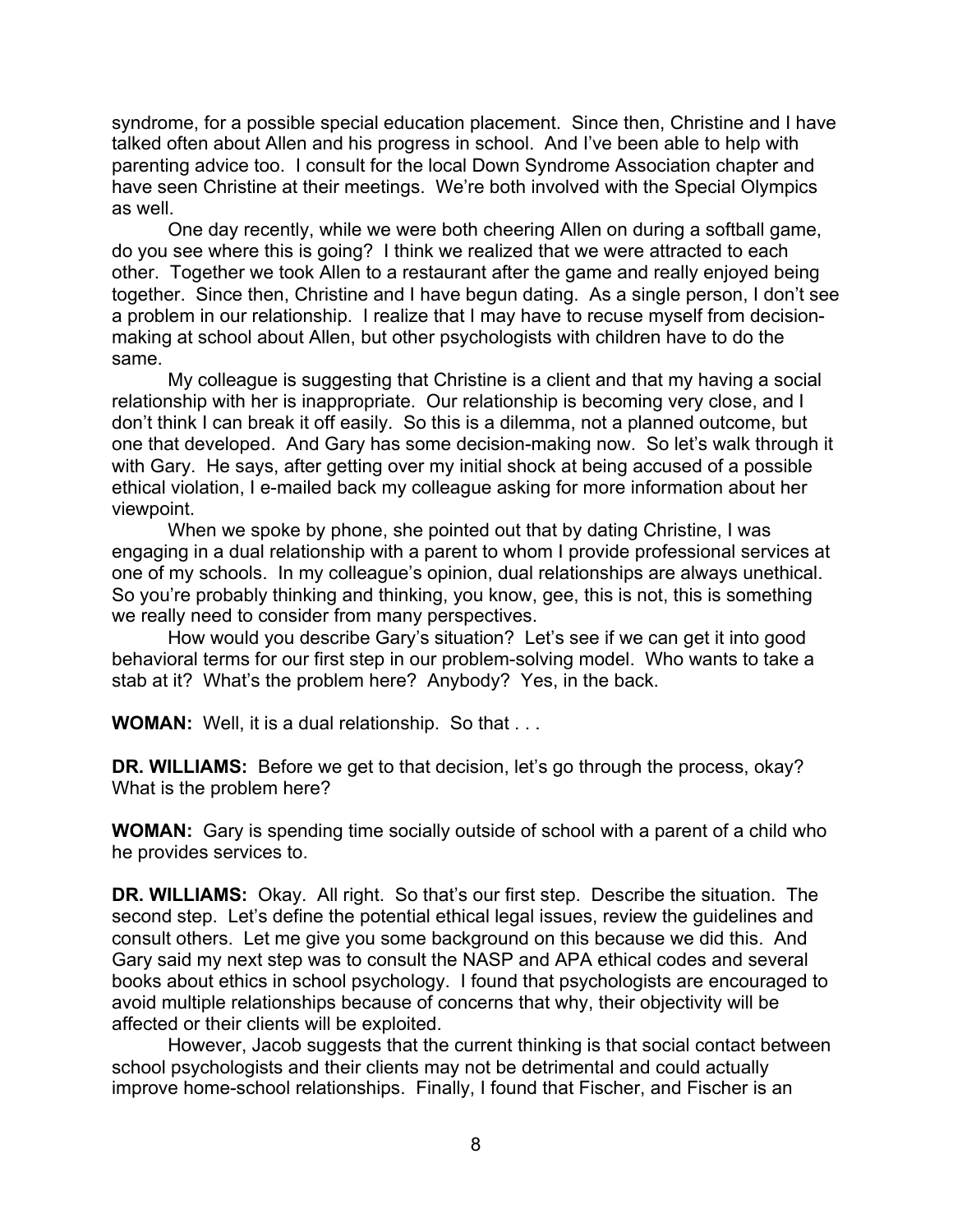author who has written a casebook on APA, the APA code. Fischer suggests that, and says this about multiple relationships. That when multiple relationships that would not reasonably be expected to cause impairment or risk exploitation or harm are not unethical. That's a quote.

Christine, of course, was never a therapy client, the kind I think APA has in mind when it mandates a two-year moratorium on intimate relationships with former clients. That's from the APA code. School psychologists serve many clients including district and school personnel, parents and children, but their primary responsibility is to children. So the question for me was is Christine really a client any longer or just a friend with whom I discuss the challenges she faces in parenting Allen. I don't think she was, but I decided to ask her.

So our questions are is this a multiple relationship? Why are we cautioned about them? Because it can cloud our judgment. We're no longer objective. How many of you are parents? Okay. I think that the epitome of question about a dual relationship, a call came into the NASP office some years ago and about a school psychologist who was assessing their own child for eligibility for gifted and talented.

Now would we have any problem saying that's a dual relationship? I would certainly want all of my children to be gifted and talented, and I'm now a grandparent, and I know my granddaughter is gifted and talented. Just don't let me near her when it comes to testing. So we have to be cautious about them.

But remember what I said about, in that one, and I emphasized, I said a dual relationship that would be harmful? So that's kind of the key. We have to not think about this black and white thinking any more. We have to look at the nuances and really do our research. Are they always avoidable or inappropriate? You know. Do any of you work in the districts where your children attend school? That's great. Nobody is. Well, that's good.

I recently, two years ago, I presented this very workshop at the Wyoming Association of School Psychologists, and they met in Jackson Hole in the summer. So when I got that invitation, I said, okay, I'll come. Yeah, took my husband, and we went. But then I had to research rural school psychology. And when I got there, and I talked about rural school psychology, they said, oh, I'm sorry. We are not rural.

I said, you're not? No, we're considered frontier. And I said, you know what? I looked on the U.S. census website. There is no, I didn't know there was a category. I learned something, there's a category of frontier. But I compared like I'm from the state of New Jersey, which is terribly overpopulated. And, you know, there's just 300-andsome people per square mile. And then if you go to Wyoming, there's five people per square mile, five people.

So we talked about, what about dual relationships in Wyoming, you know? If it's a choice whether you as a school psychologist who may also be, the child that you're going to be seeing may also be a friend of your child's, or you may also be that child's religious education teacher or soccer coach. You know, is it better that the child not get the services or that you do the very best job you can to be objective. So again, this is all context, all right. So maybe they're not always avoidable and inappropriate. Again, hopefully, there's other people.

So we're going to ask Christine. And the question is, is Christine still a client, and are some actions inappropriate in a therapy setting but appropriate in a school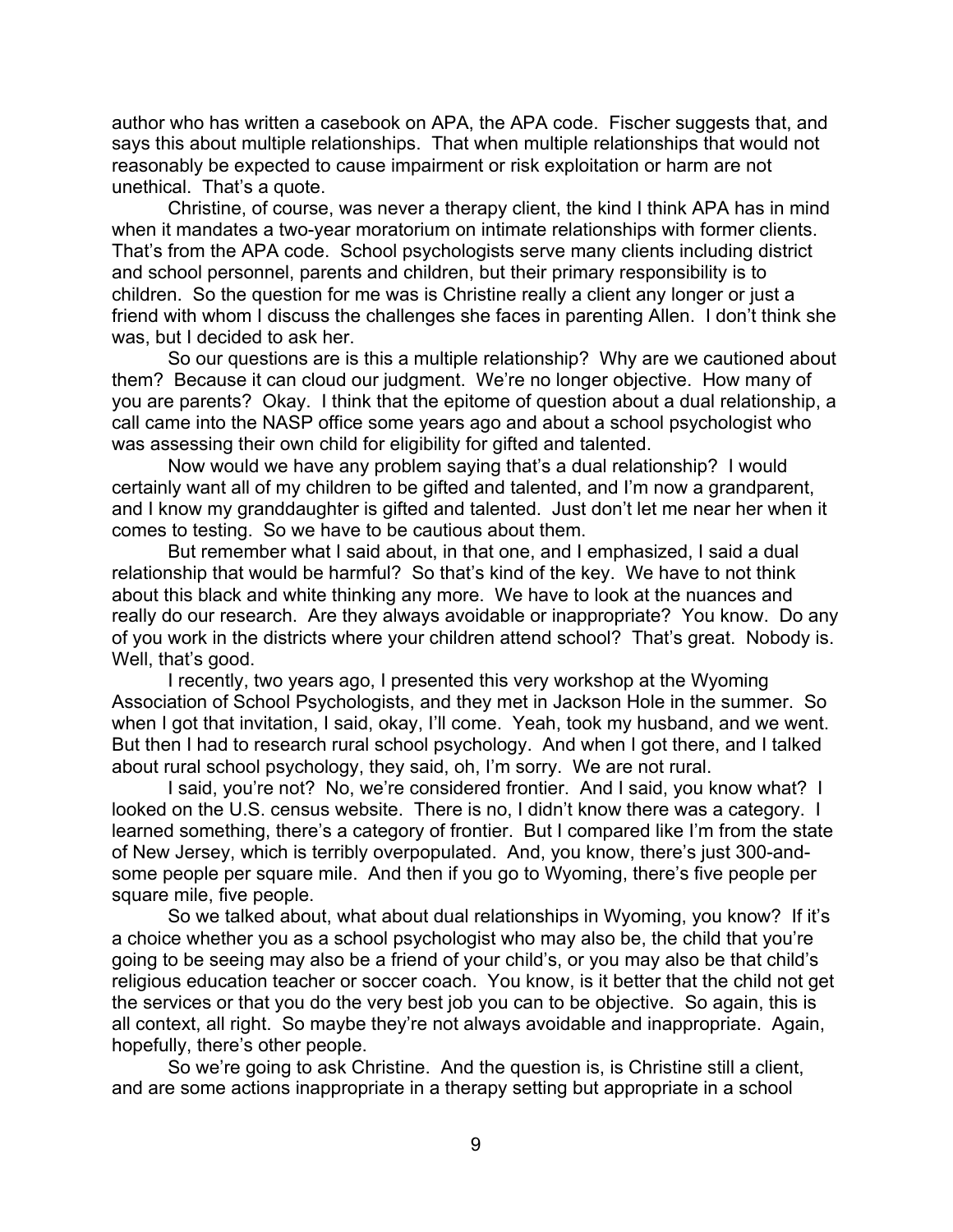setting? This idea of boundaries and not crossing boundaries, which you know, you know, from a psychoanalytic standpoint, is very, very, very much within engrained. You know, have you ever gone to a social event of a child that you've worked with? Perhaps if there was a family event.

A friend of mine who was invited to, a child had, the young man had become an Eagle Scout and the parent was having a party and invited her. And she said, I want to go. And she went because this was a huge accomplishment for this young man. All right. So again we have to think about looking within the context. Okay.

So Christine said, let's see what Christine said about. Now, maybe Christine has some secondary gain here, I don't know. But we'll see what Christine had to say. Christine laughed when I asked if she ever thinks of herself in any way as a client who gets psychological services from me. She confirmed that she thinks of us as friends, close friends. And she doesn't think of me as a therapist. I just happen to work at Allen's school. I asked if she ever felt under any pressure to go out with me.

She laughed again and said she probably pressured me. Gary then said, I was relieved by Christine's responses, but being concerned about my objectivity, I asked, I decided to discuss the options with two of my colleagues. The three of us function as an informal supervision group. Neither of my colleagues believed that I should regard Christine as a client any longer.

Talking about parenting issues over coffee, they say, would require a very broad definition of psychological services especially since Christine is not paying for my advice. They did point out though, that I have a conflict of interest regarding any future evaluations or decision-making about Allen at school. Clearly, I think we would understand that. So Christine may not be an objective party, but that was her thoughts.

So then we're going to evaluate the rights, responsibilities, and welfare of all affected parties. So who are these affected parties in this context? A student in a school, parent, school psychologist. Who are the affected, potentially affected parties? Anybody.

**MAN:** All three of those. The school itself, and all personnel in the school, the district, and those in the district.

**DR. WILLIAMS:** Absolutely right. Everybody's affected, right? We have to think about open for criticism and having to have the, what looks to be an impropriety. Maybe a child getting additional services because of a favored status. All of these things which would affect everything. So in, what should Gary be considering?

He should be considering all of these things, right? He'd have to look at the ethics code, he's got to look at other information he's gathered, talking to colleagues, and so forth. So let's consider the alternatives that Gary's considering. So as a group, what are his alternative solutions? What could he do?

#### **MAN:** Refer.

**DR. WILLIAMS:** Refer to someone, another school psychologist. Have someone else be involved with Allen. He said that he knows that he has to recuse himself for any further decision-making. Now in the beginning, what three years ago, he evaluated him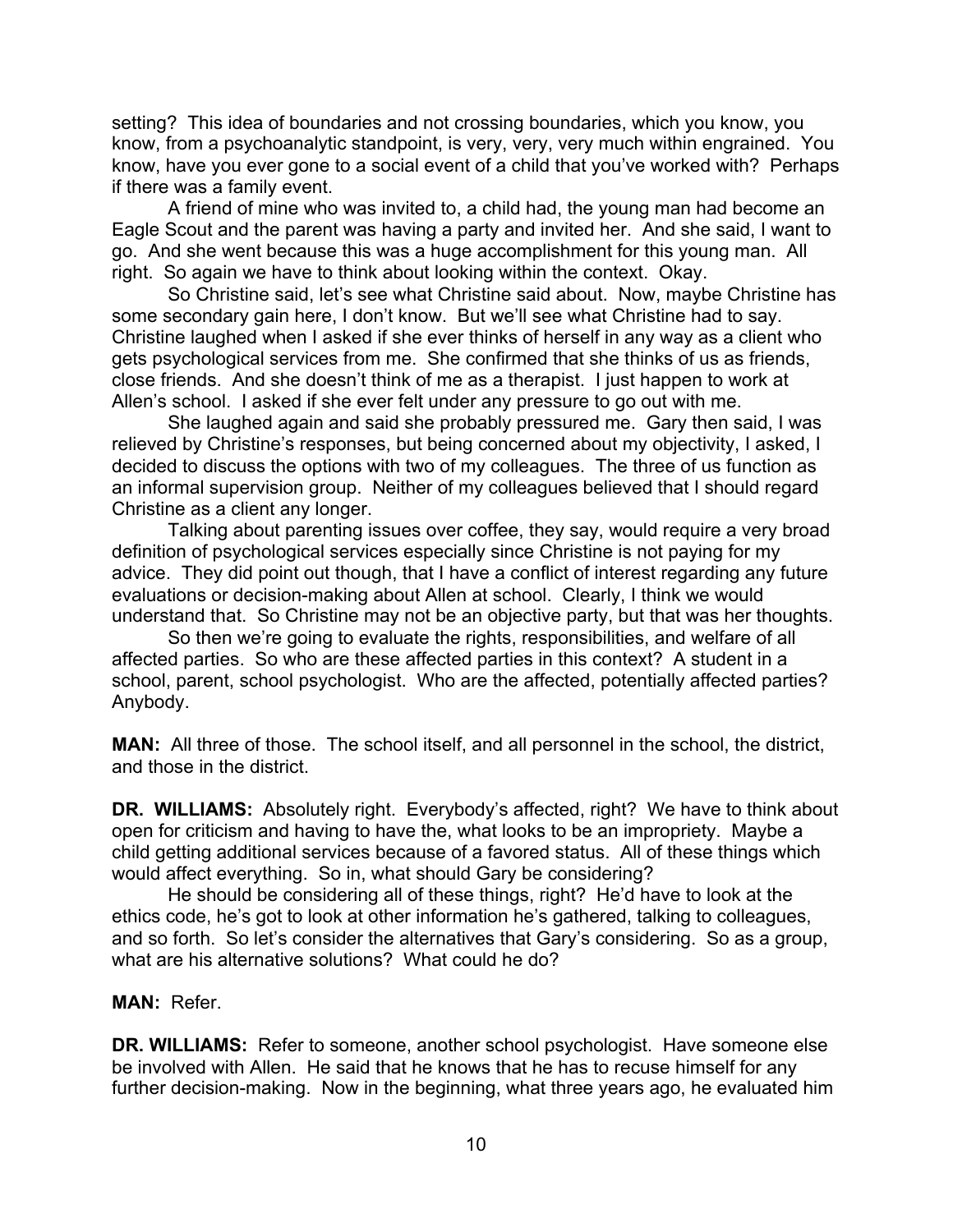to determine eligibility. All right. Now in New Jersey, we have these things called case managers, and anybody who knows anything about that will say, and I sometimes, and Bob knows this, I teach a mixed class with school psychologists in Pennsylvania, New Jersey, and other states, and they all say I don't ever want to work in New Jersey because being a case manager takes up 95% of your time because you do so much.

But in this case, case manager would be a conflict because he'd be involved in every degree of his education, not just IEP development and progress monitoring, but everything. All right. Who else are, what other alternative solutions besides referring? What can we do? What could Gary do?

**MAN:** Stop dating her.

**DR. WILLIAMS:** Stop dating. Certainly. Stop dating. Presented this conference at, this same workshop. Lee Armistead and I did at the NASP summer conference in Bethesda two years ago, we had real creative problem solvers, and you know what they said? Sneak around. So, well, in the matter of being ethical, you know, I don't know if that's really the best thing. But they said, hey, love doesn't come along very often. Just go for it, you know. But stop dating. Sure they could stop dating. What else?

**MAN:** Have a secondary review of all decisions that you make relative to the individual.

**DR. WILLIAMS:** Your supervisor perhaps, right? Have a supervisor review. Yeah, it's extra work. But I think, yeah, that's an alternative. We have to see if that might be the best, yeah. Yes.

**WOMAN:** He could find another job.

**DR. WILLIAMS:** Yeah, I was waiting for that one because that always was the first that was mentioned until the recession came along. So we know that's not necessarily as easy to do. But he could. He could change districts. He could work for some other school district, right? Anybody else?

**MAN:** . . .

**DR. WILLIAMS:** Pardon me?

**MAN:** Can you get the microphone on this?

**DR. WILLIAMS:** Microphone on those.

**MAN:** . . . people answering.

**DR. WILLIAMS:** Oh sure, go ahead. Would you repeat that?

**WOMAN:** Sure, he could find another job.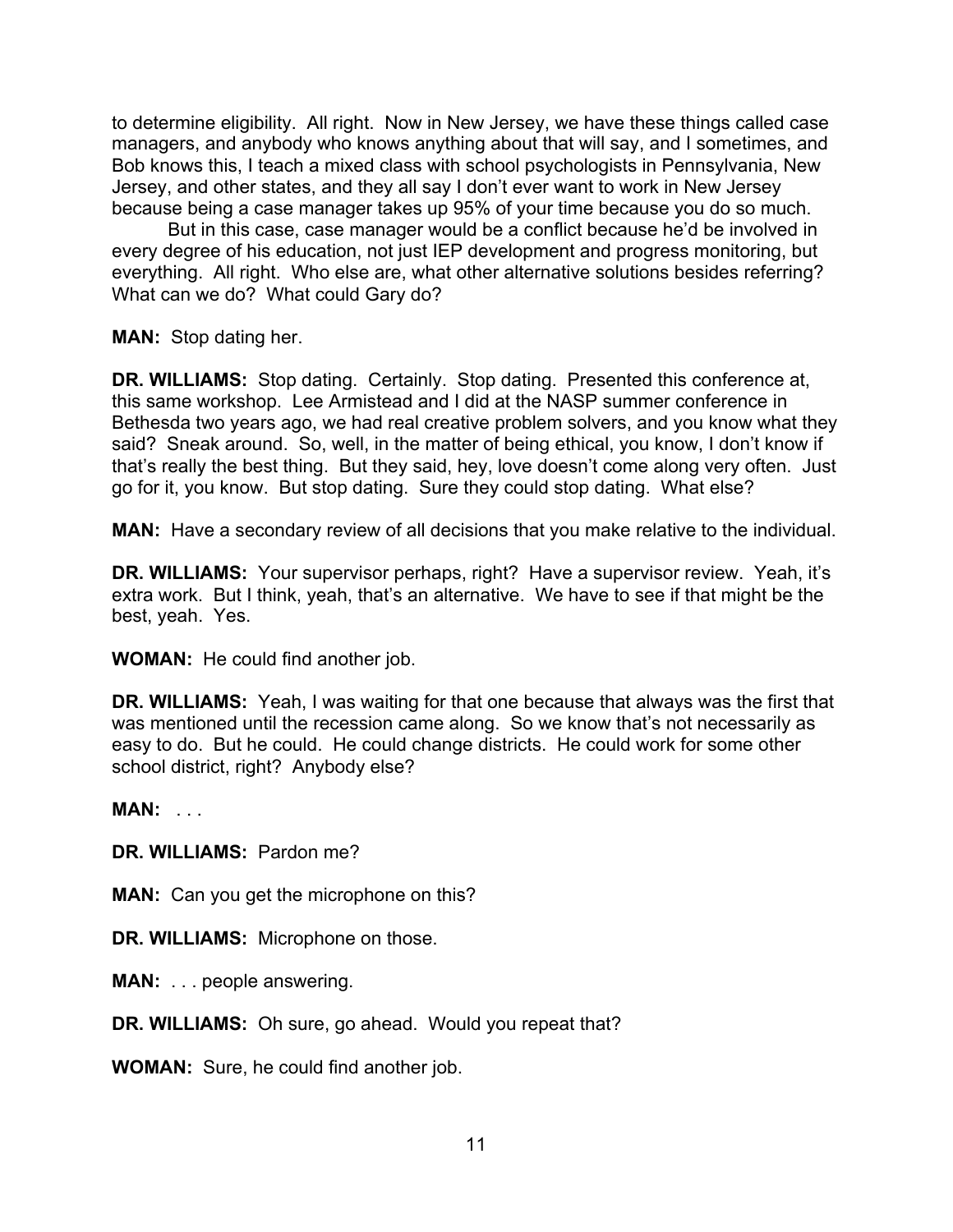**DR. WILLIAMS:** Do you want to go back and collect some of the others? Okay, who was, over here? Or how about getting this gentlemen here? I'm sorry, I got so involved. Some alternatives.

**MAN:** He could make a referral to another person, or he could have a secondary review of all of his work.

**DR. WILLIAMS:** Thank you. And then the gentlemen over here said that he could stop dating. They could cut off their relationship. Okay. All right. Now we considered what are the consequences, what would you do, and why? And this would be part of the problem-solving model. Okay. But ultimately, we have to make the decision and take responsibility for it. So let's see what Gary decided to do, and I'm not going to take a show of hands yet to see what you think Gary should do. But you can be thinking about it.

Gary said, does anybody, trained long enough ago that you remember that picture from the TAT? Okay. Gary said, I decided not to break off our relationship. I did, however, meet with Allen's principal and teacher to explain the bind that I'm in. They agreed to seek any professional services or opinions regarding Allen from another school psychologist. My director agreed with my suggestion that another school psychologist be assigned to Allen's school for the following school year to minimize any possible conflicts of interest. Okay.

How many of you might agree with this? Or how many of you were still maybe comfortable, uncomfortable with this? And you don't have to give me a show of hands, but this is a highly controversial area, probably more controversial problem than you may typically encounter. However, it's one that if we took a look at it from a problemsolving model, we could certainly say that everything was considered, okay.

We also could say what about the person that originally made that phone call to Gary? Consider her the complainant. What can she do? What are her options at this point? What do you think? She could do what? Go through the Pennsylvania Association of School Psychologists. She could go to the NASP ethics committee. She could do what, she has the right to say, I do not agree with you. I believe that your behavior is still not ethical. Okay. As always, the complainant always has the right to do that.

And in this case though, what Gary did, which was a good thing, was he immediately, when she called him. Or she e-mailed him, right, she e-mailed him. He called her back and said and talked to her about this. So he did get more information. And I would think that, and if I've skipped over it, I'm sorry. But Gary did explain to her, once he had gone through this problem-solving model, this is why I'm doing what I'm doing. And everyone that I've spoken to in the district is comfortable with this, right?

You may not personally agree with it, but in this case, it was a controversial situation which was probably, would be defendable later on should this go to an ethics committee. And having been a member of the NASP ethics committee and seeing some of the things that came, the fact that he has done all this research makes it a highly plausible solution. Even if, you know, but circumstances could be different in other cases, and it may not.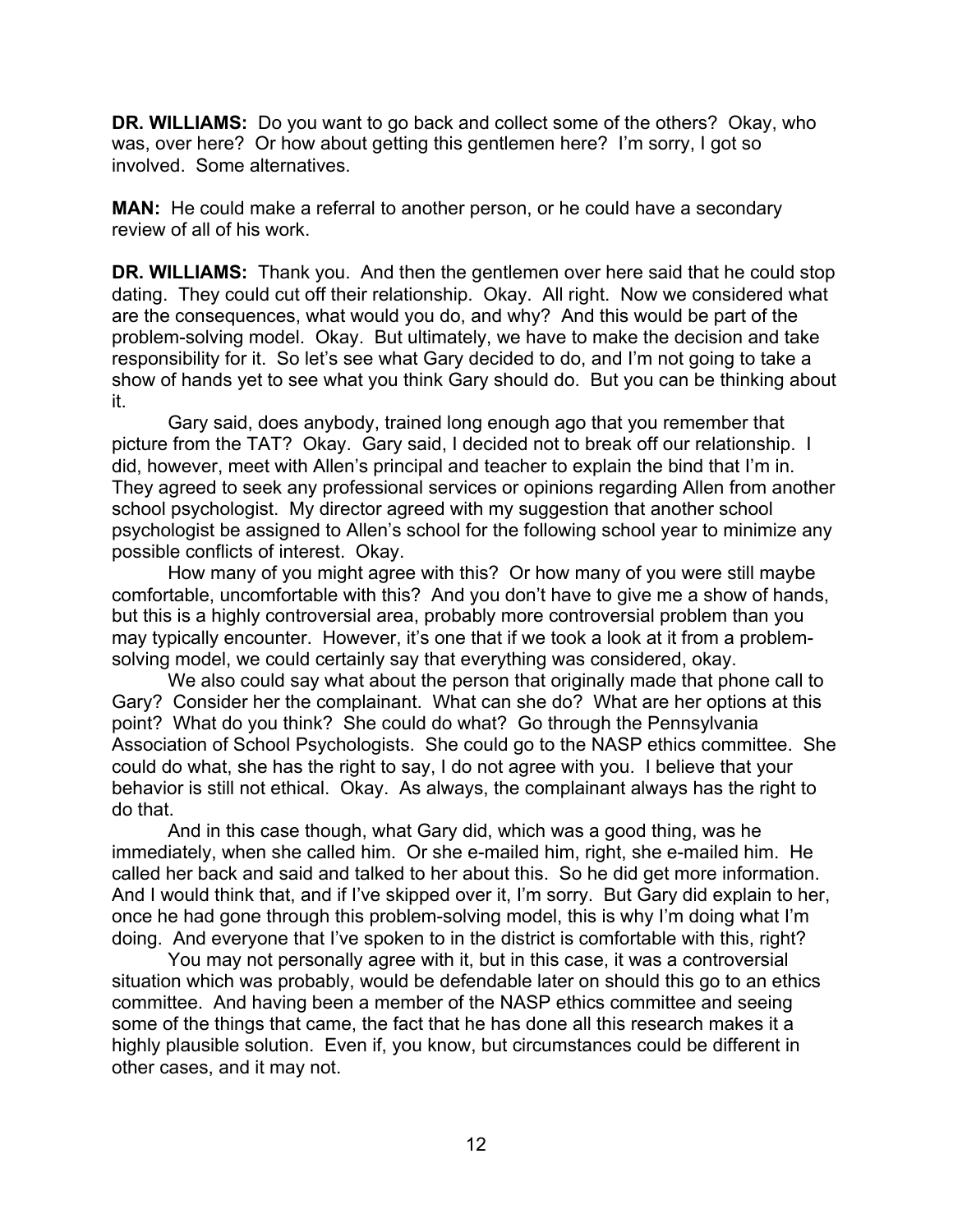So that's kind of the introduction and fortunately, we're on time. I was worried about that, because we're going to be doing some small group problem solving, not quite as thorny an issue as Gary, but some, these are real live dilemmas which have come to the, come to our, from school psychologists for and are concluded, I think all of them are included in either the first or second version of the book. But we have, I think we have five dilemmas, Amy, in those handouts, five dilemmas.

So what I'm going to do is I'm going to assign you a number that will correspond to one of the, correspond to one of the dilemmas. And then what I want you to do is, using this ethical problem-solving model, remembering those four broad themes. And if you have your NASP ethics code with you, referring to the code. Together your group will come up with a solution. And you two may want to join a group. Yeah.

Please, while you're in your group, I will, when I give you a number, assign a recorder and somebody who will record, and then, because we're going to report out on these. Now we're going to have more than one group working on the same dilemma so we'll have time to share that too. Okay.

Our first situation is Zen. Who are the people, who are the tables working on Zen? Right here, here and here. So there's three tables, so you've got good collaboration here. And what one group has come up with is something you can add to. So do we have a group who would like to begin? And I guess where we begin is by reviewing the scenario, since the rest of the group has not been focused on Zen. That's an easy thing to do. So who'd like to begin? Okay. If you would like to review our case here.

**MAN:** So as you can see, very quickly, we're talking about a sixth-grade student who is getting counseling services, IEP for anxiety and mild depression, has made progress across some, many skills, and still reported high levels of anxiety prior to taking tests and during class presentations. The psychologist decided to add progressive muscle relaxation and systematic desensitization techniques to the work, and the student responded very nicely to that, reported decreasing levels of anxiety.

However, the student's father objected strenuously to the use of what he called Zen Buddhism and other pagan practices. He has told me to continue to provide counseling in the other areas, but forbids the use of these techniques with his child. The supervisor said the father's a religious nut, and I should do what I think is best in the interest of the student. And so there are, obviously, several dilemmas.

**DR. WILLIAMS:** Can you briefly describe, step one. Describe the dilemma.

**MAN:** Well, we believe there is a, obviously there is a conflict over the type of treatment between the school and the father, you know, in the most simple of observations.

**DR. WILLIAMS:** Okay.

**MAN:** There's multiple layers to that, but that's the obvious.

**DR. WILLIAMS:** Sure. Okay. And we consulted with our supervisor, and was he helpful, he or she?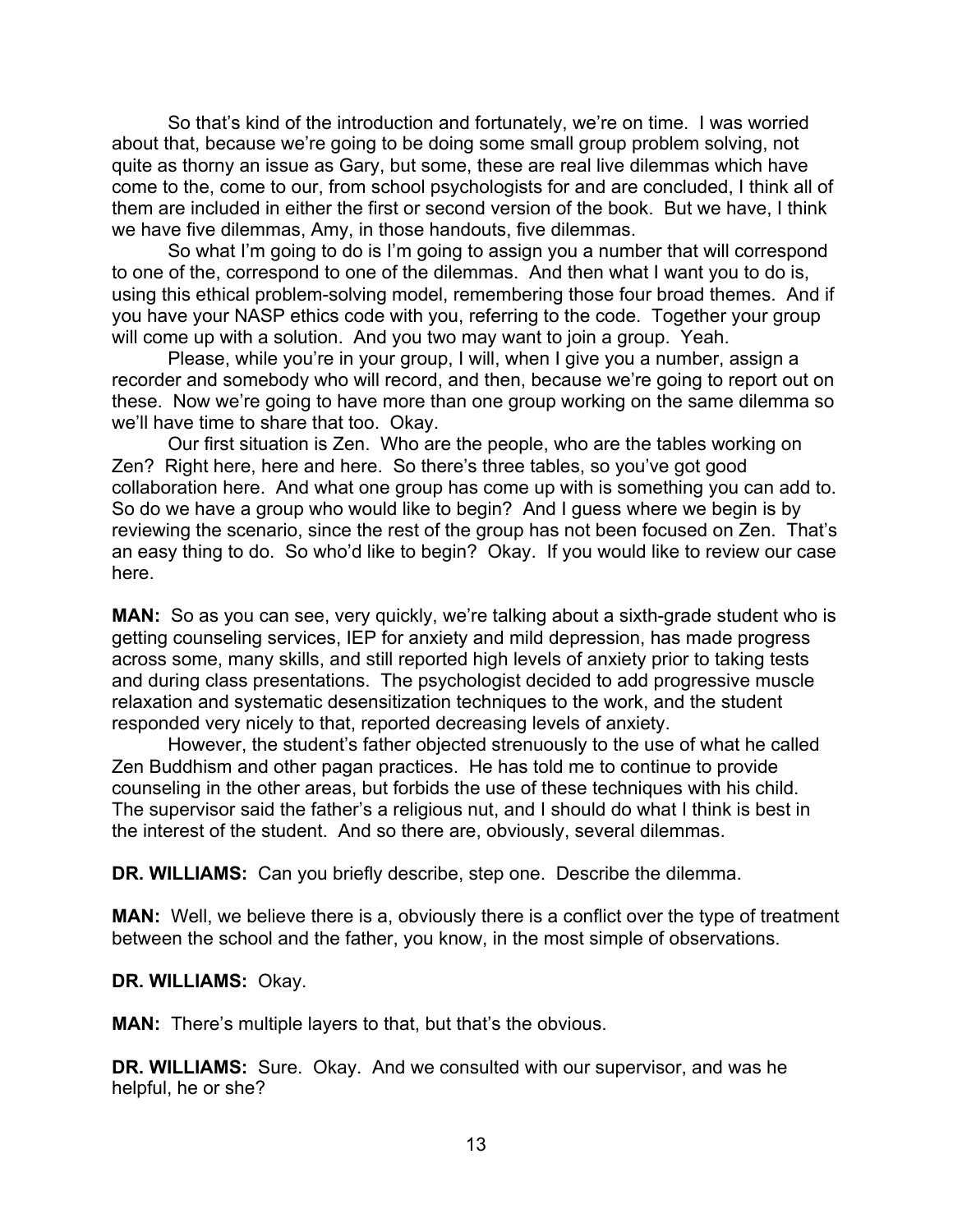**MAN:** Yeah, sure, he, whatever you think is best Greg, go ahead.

**DR. WILLIAMS:** Okay, how about, define the potential legal and ethical issues. How about our table right here, Bob and his friends, did you come up with a potential legal and ethical issues and review the guidelines, consult with others as needed?

**MAN:** Okay. Well, we came up with that to support the minor child, but the parent has a legal responsibility. I mean, that's one of the issues that are involved there. Was consent provided up front? It sounded like that there was consent for the counseling but not for the particular technique. There is a requirement on the part of the, for the school to use evidence to support practices, which they are doing. And there's an IEP requirement that for counseling, but it's a conflict between the parent and the school as to how it's being done.

**DR. WILLIAMS:** Okay.

**MAN:** And there's also potentially a conflict between the parent and the child if the child is finding success with that technique, and the parent doesn't want him to have it, but the child wants it.

**DR. WILLIAMS:** Okay.

**MAN:** So those are a few of the legal and ethical issues we ...

**DR. WILLIAMS:** Okay. All right. Did you find any other ethical, anything in the new NASP code that would help you with this, thinking of the issue of Zen Buddhism or, and you did. Okay. How about . . .

**MAN:** No, we did not.

**DR. WILLIAMS:** All right. How about over here?

**WOMAN:** We looked at standards 2.3.9, 2.3.10 and 2.3.11.

**DR. WILLIAMS:** Which are?

**WOMAN:** Which are.

**DR. WILLIAMS:** I don't have them memorized either.

**WOMAN:** Hold on. That the interventions used are research based, that promote parental participation in designing interventions, and discuss with students how you plan to assist them. So it would involve all three.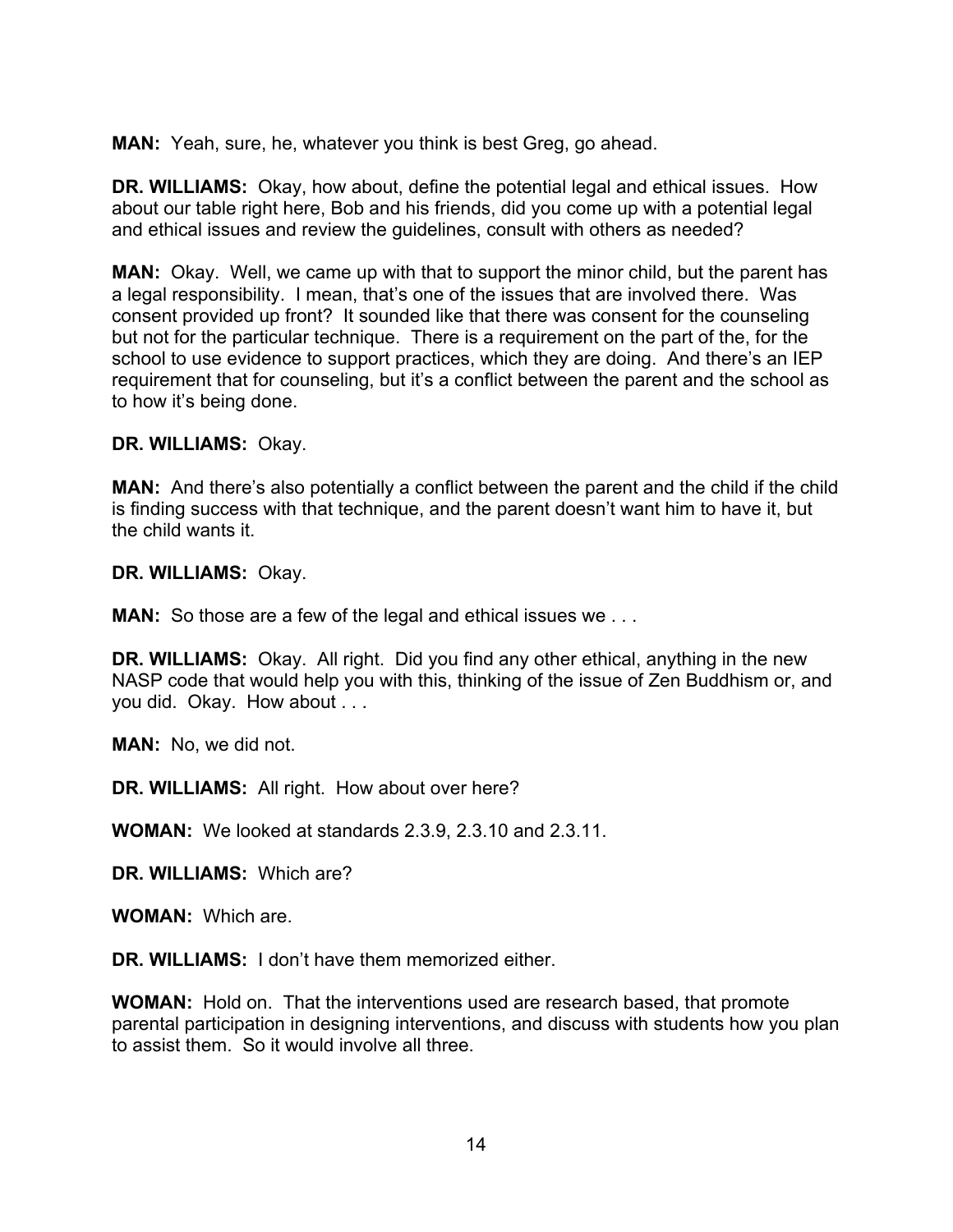**DR. WILLIAMS:** Okay. Sure. That you need to consult with the parent and work with the parent. Okay. Now you did, as I mentioned, you consulted with a supervisor. Who else might you consult with in this case? Did any of you talk about, your supervisor was not much help, right? He said the father's a religious nut, do whatever you want. Okay. Do you think that might not be the best direction to go here? All right, how about evaluate the rights, responsibilities and welfare of all affected parties, what were some of your comments for that? Back over here.

**MAN:** One of the responsibilities of the psychologist would be to consult with another colleague or an expert in the field of treatment for anxiety and depression to say, am I, have I been on the right track with the relaxation and desensitization procedures? Is this a defendable treatment protocol at this point? That would be one thing.

We listed several others. The responsibility, the supervisor, I think, is in a bit of a bind as well that, you know, their job is clearly to, wanting to provide, we'll say in the best sense of the word, you know, the best services they can to the student. And they know this is working, and so, obviously, they could see themselves at risk in pulling that support from that student as well.

**DR. WILLIAMS:** Okay. But you think if you looked under is this evidence-based practice, we'd probably be supported, right, that progressive relaxation and desensitization?

**MAN:** We would think that would be a good place to be, yeah.

**DR. WILLIAMS:** All right. Those of you who have a code from, that are dealing with Zen, look at 3.8.2, before we go on. I mean, you look at it as we go on. Any other affected parties that you think of? We talked about is this the best treatment for the child, can we, let's go on to four. Consider alternative actions and the consequences of each. Okay. What could you do in this case? What are some of the actions that you could follow or that some of your course of actions? What did you decide over there? I just keep you running back and forth.

**WOMAN:** One of things that we decided was that we could try and educate the father about the desensitization techniques and how they're effective and also pull in the student to help support how he's seeing the improvement with using the techniques. And then, if the dad still doesn't believe in them, also provide other options of different things that we could do instead.

**DR. WILLIAMS:** Okay. How would you go about doing that, trying to convince the father?

**WOMAN:** We would just bring him in and explain the techniques, maybe show him the techniques with the child doing it and . . .

**DR. WILLIAMS:** So you would meet with him, talk with him?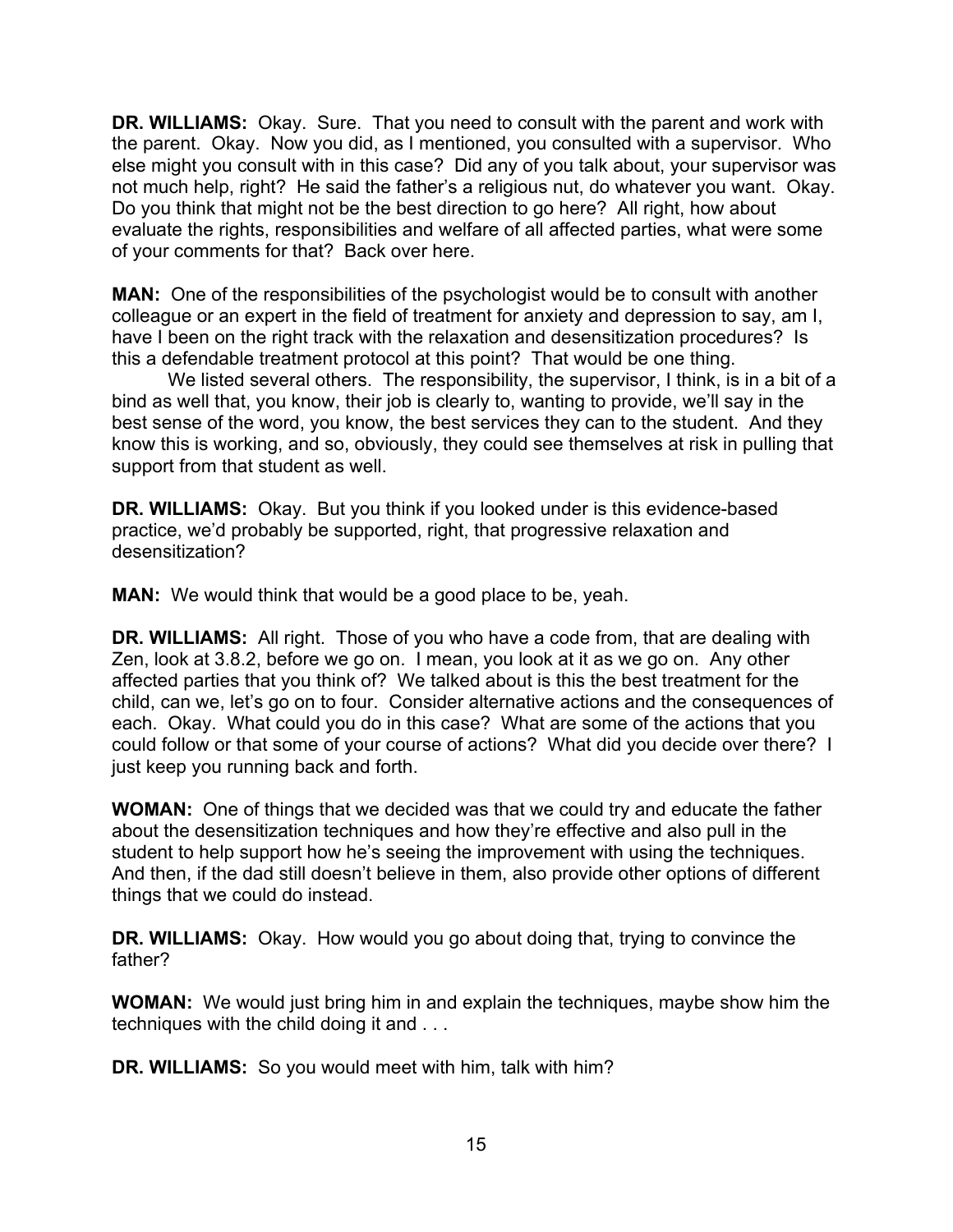**WOMAN:** Yes, have an actual meeting with the dad.

**DR. WILLIAMS:** Okay. And try to convince the dad. All right. What other, under the fourth step, what other potential actions did anyone, any of the groups come up with? Meet with the father, try to convince him. Okay. What if the father says, absolutely not? No. I don't want you doing that with my child. Okay. Any . . .

**MAN:** You have the option to just not do it. You have the option to stop providing that intervention, it's an option.

**DR. WILLIAMS:** Okay. All right.

**MAN:** Not a very satisfying one, but it's an option.

**DR. WILLIAMS:** So the option would be that you would no longer be using that technique, okay? Because the father is, despite conferring with the dad, and meeting the dad, and trying to convince him that this is not Zen Buddhism. This is not a religious experience. This is what good sound practice is. You could not do that. You would then what, find other alternative methods?

**MAN:** Well, I'd heard that comment being made, so assuming that's already been on the table . . .

**DR. WILLIAMS:** Okay. Okay.

**MAN:** Our conversation kept coming back to an IEP meeting as a vehicle to resolve this. And, again, you know, once you get in, I think, that process can certainly be adversarial, and this would certainly kind of feel like that. But that would certainly be an option to get it resolved that may be, if we're focusing on the child, the child's interest, that might be a way of resolving that as well.

**DR. WILLIAMS:** Right. Let me just ask a question of all three of the groups. What if you did not pay any attention to the father's disagreement, and you just said, I know this is the best. My responsibility is to provide the most evidence-based practice. So you say, I'm going to go ahead and do this. What are the risks that you run in doing that?

**MAN:** If you went ahead and did it without considering the father's request, you'd be in trouble because you have to, that's why you'd have an IEP meeting. So you would consider the request. You could decide you're not going to follow the father's request and continue, try to continue with the technique. But that would probably end up in a due process hearing, which may be a good result because then, you have an objective decision being made for the benefit of the child.

**DR. WILLIAMS:** Okay. So you're looking at it, and I know having, I've also been in that situation is that we're looking at it from a legal standpoint in terms of the rights and responsibilities. Yes.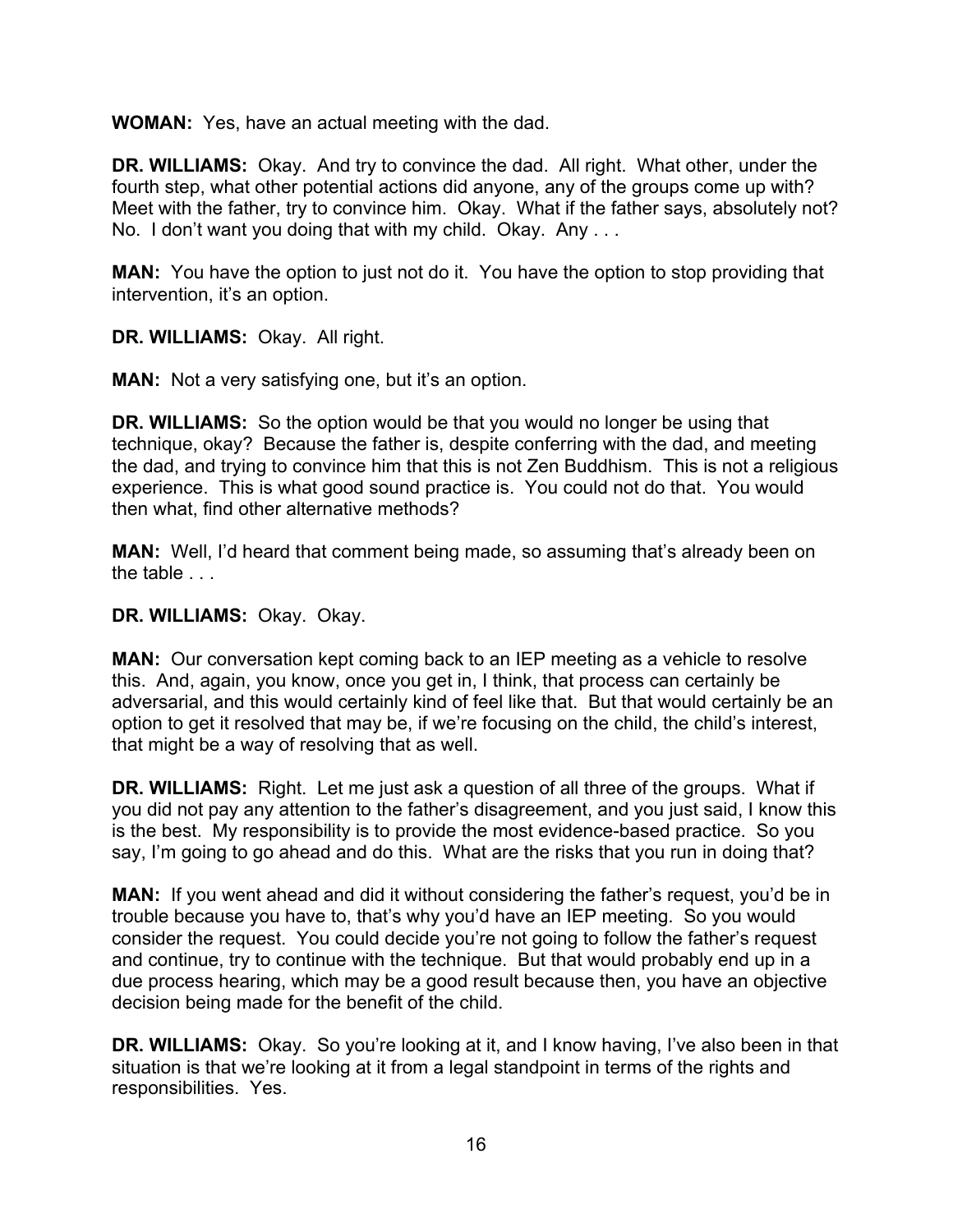**WOMAN:** Ethically, I think you run the risk of putting the child in the middle since the parent is very disgruntled. So you run the risk of putting the child in a position that they're not able to handle.

**DR. WILLIAMS:** And maybe no longer benefit from the relationship. Ultimately, from a legal standpoint, ultimately, what could the father do? Besides due, he could certainly, he could initiate due process. He could revoke consent, correct? He could say, no counseling whatsoever if you're going to do it your way and not, you know, and, yeah. Because and would that be in the best interests of the child, you know? There's another ethical and legal, or another ethical, if you want to come back over to this middle table, something that we have to consider here. Go ahead Bob.

**BOB:** We talked about one of the father's concerns is about the religious foundation of the intervention.

# **DR. WILLIAMS:** Mm-hmm.

**BOB:** And so that relates to the ethical guideline regarding the school psychologist's need to respect persons and their ethnic and racial characteristics, gender, sexual orientation, and religion. And so since he does raise it as a religious exception, then you have an ethical responsibility to consider it as such.

**DR. WILLIAMS:** Right. And that's the other thing. Even though we probably do not agree with that, we really feel that, you know, we have the evidence-base behind us, we're really faced with a dilemma of the fact that this could be an issue of religious belief. Bob.

**BOB:** I mean, I know this isn't necessarily the best, but one consideration regarding due process is as the professional. And I understand some of the laws and things have changed, but if you truly believe that's the best evidence-based practice, do you have a responsibility to initiate due process on the child's behalf, because there have been situations in the past where parents have said no to a service, and then the school district has agreed with that. And then at a later time, several years later, sometimes the child is an adult at that point, has then gone back and sued the school district for not providing the service that the parent has said no to.

## **DR. WILLIAMS:** Yeah.

**BOB:** And so, you know, there's at least some consideration as to whether or not as the professional you having the information about what's the best therapeutic approach, what is the best evidence-based practice. There's possibly a consideration that it could be your responsibility to initiate the due process.

**DR. WILLIAMS:** Right, and that's why our final step is to make a decision and take responsibility for it, however you decide to go with it, knowing that there are implications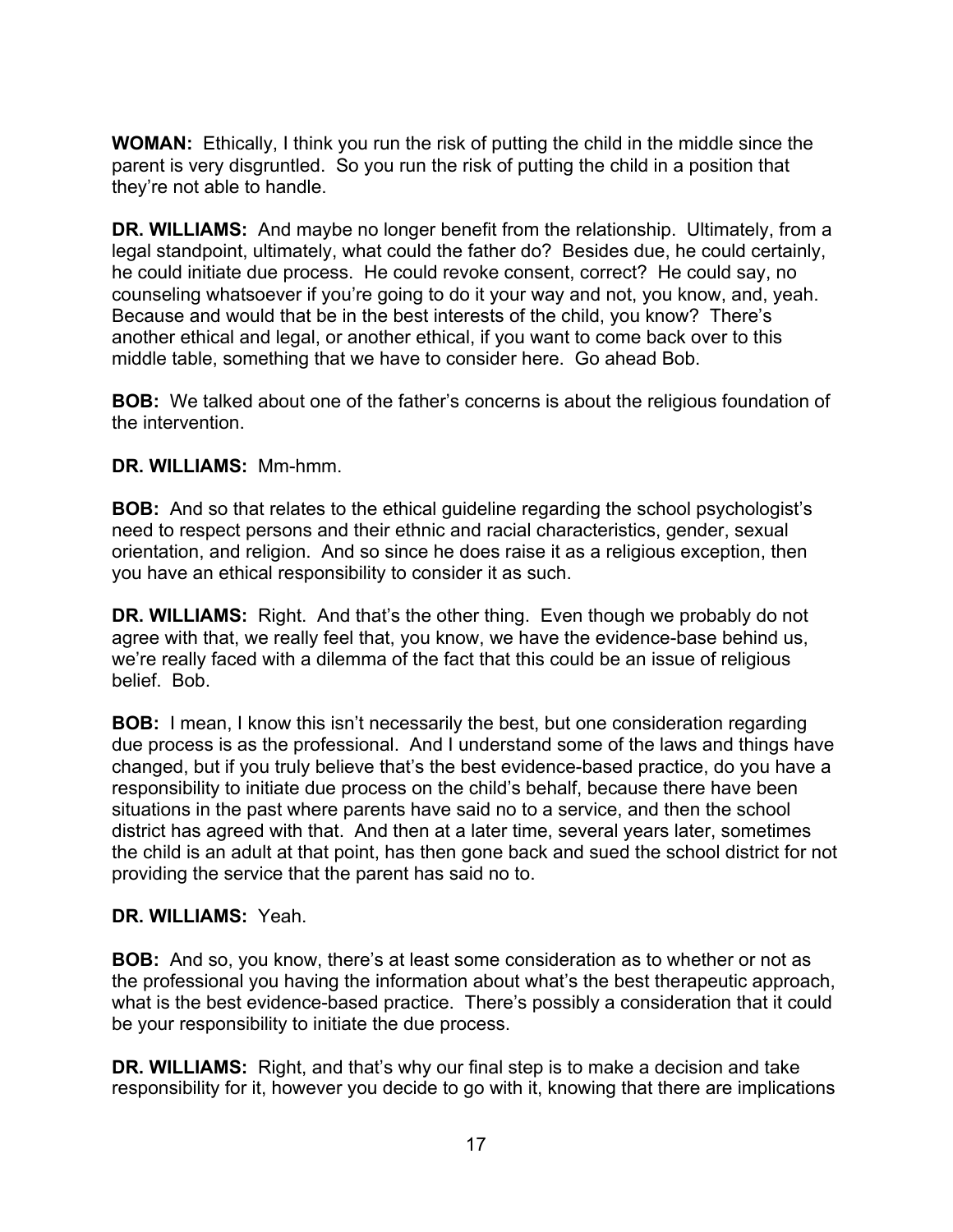on both sides. You know, we think about what's in the best interests of the child? How effective can we be in communicating with the parent . . . do we want someone else to come in? And the one thing about due process, is it does take the decision-making away from, you know, the state keeps it away from us at this point.

So again, this is a true dilemma, because there's no one way to solve it. That's the issue, not one way to solve it at all, but it is something that you have to. We do believe that if you take a look at this through a variety of steps and from a variety of perspectives, you will come up with what is, for you, in this particular situation, probably the best decision that is highly defendable.

Okay, let's move on to the next, the server. Now who's doing the server? Group in the back. Group in the middle. Only two servers? Okay. This is one of my favorites. I said that when I gave it to you. This is an interesting one. Would somebody like to review the issue so we know what we're dealing with? Would you do that? This table? Just review the scenario. Yeah.

**WOMAN:** The server is a new school psychologist recently divorced, who needed to have some part-time employment to add to her income and is a server in a bar. Her supervisor has noted that there are, she's a, there are males that seem to find her attractive and are frequenting the bar a little bit more since she began her work. So the director of special services is uncomfortable, and he is considering terminating her employment. This dilemma was presented by the school psychologist's mentor who does not know what to do.

**DR. WILLIAMS:** Okay, so you as the job of the mentor are going to advise this young woman. Okay. Well, we think we know the problem, right? Can we put it into a concise sentence, describing the problem? Back there? I guess for the sake of time, I should not make you run around.

**WOMAN:** Okay, the problem is the school psychologist is going through some financial problems, and she needs a job, so she got a job at a bar, and a lot of the employees in her school district are frequenting the bar because she's working there. And her supervisor's not so keen on the whole idea of her working there.

**DR. WILLIAMS:** Yeah. It's an issue with the supervisor.

## **WOMAN:** Right.

**DR. WILLIAMS:** What are the potential legal and ethical issues involved here? What did you find in the NASP, or how did it help you looking at the NASP guidelines or other resources?

**WOMAN:** Okay.

**DR. WILLIAMS:** What did you find? Why don't you stay with that?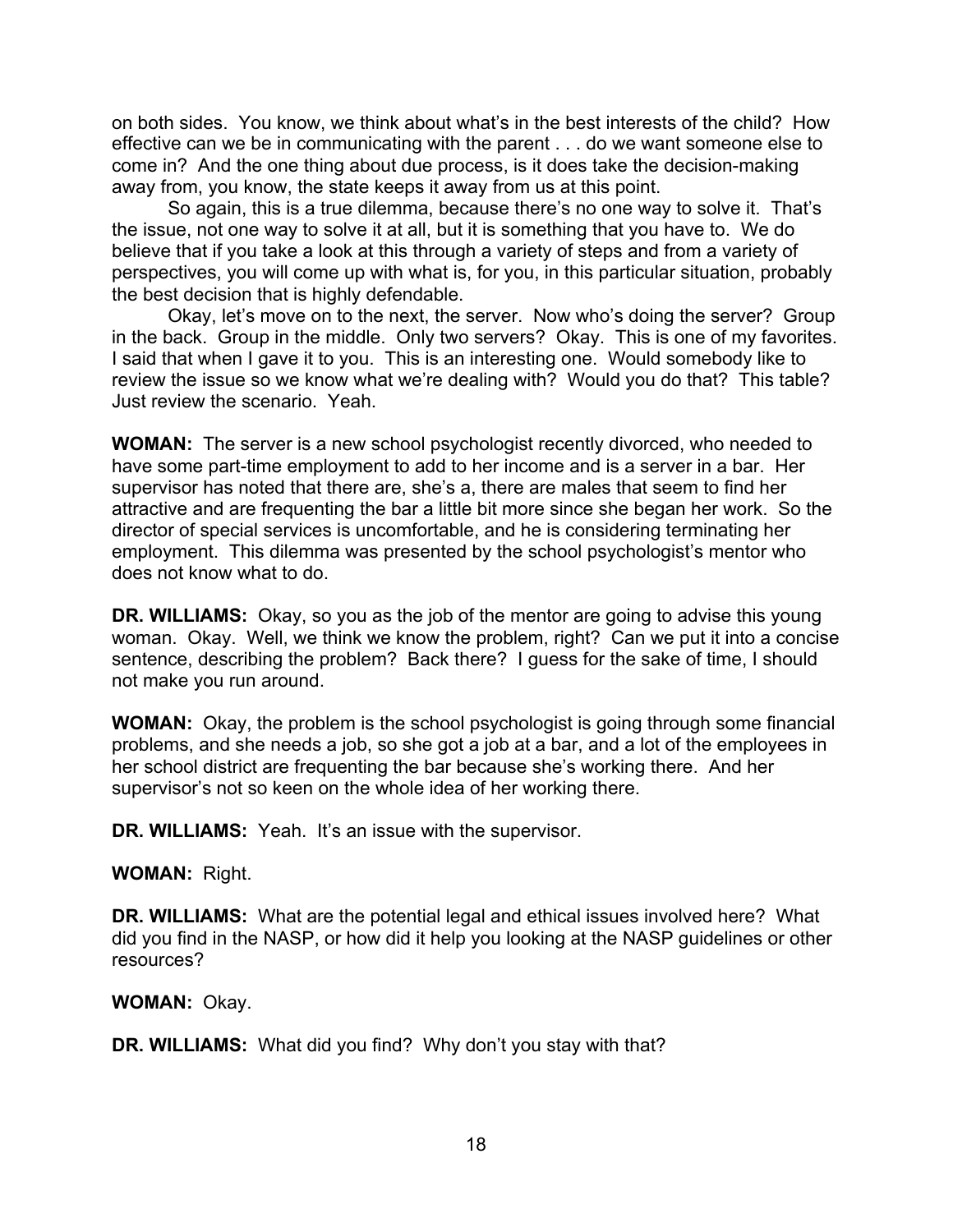**WOMAN:** Okay. Well, we found it in a couple of ways. We found one, I believe it's 4.3, maintaining public trust by self-monitoring and peer monitoring. So the school psychologist accepting responsibility to monitor their own conduct. So I don't know. It doesn't say, you know, much about her conduct. I mean, if she's, you know what I mean, doing anything wrong in the scenario.

But, you know, with the employees going there, they could be talking to her about students in the school and things like that, and that could be a sticky situation for her. This one here? Also, standard 3.4.1, let's see, school psychologists in their private lives are free to pursue their personal interests except to the degree that those interests comprise professional effectiveness. So that's also another dilemma or ethical issue that could occur from her working at the bar as well.

**DR. WILLIAMS:** Okay, good. You've got some good ones. Did you want to add anything? All right. Then let's move on. One more? Okay.

**WOMAN:** The person who brought it, it was an anonymous e-mail. So who in that like, in that anonymous, did they try to find out who it was? Did they discuss it with her, as that first line, before they went further to possibly terminating her?

**DR. WILLIAMS:** Yeah. Well, yes. That's a good question because that is are school psychologists acting with responsibility to discuss it and attempt to resolve things informally. But in this case, she's coming to her mentor and saying what do you think, right? And I'm not sure how to answer that question. I don't know.

This was based on a real case scenario. Obviously, names have been changed and disguised to protect innocence, but the issue. Okay. Let's move on though to say, where are we. We are at consider alternative actions. Did we skip three? Rights and responsibilities. Let's go to actions. What can we do about this? What would we advise our young school psychologist to do?

**WOMAN:** We thought about a couple of options, but we felt that, at the very least, the mentor should make the psychologist aware of the implications of her behavior. I really, we really couldn't anchor ourselves on anything legal or ethical particularly that was wrong. But let's say it was a small community, and it was a nasty bar.

You know, we don't know the context, but to at the very least make her aware that just in the interest of her profession, it may be a good idea to think about another place of employment. But I don't know that there would be any particular teeth in that recommendation.

**DR. WILLIAMS:** Yeah. Well it may not be unethical for her to do what she's doing in her private life. What we have to think is the implications for that in her professional life. Okay.

**WOMAN:** Mm-hmm.

**WOMAN:** Like what right do they have to interfere when she'd doing nothing illegal? Her behavior at the bar is appropriate. She's doing the job.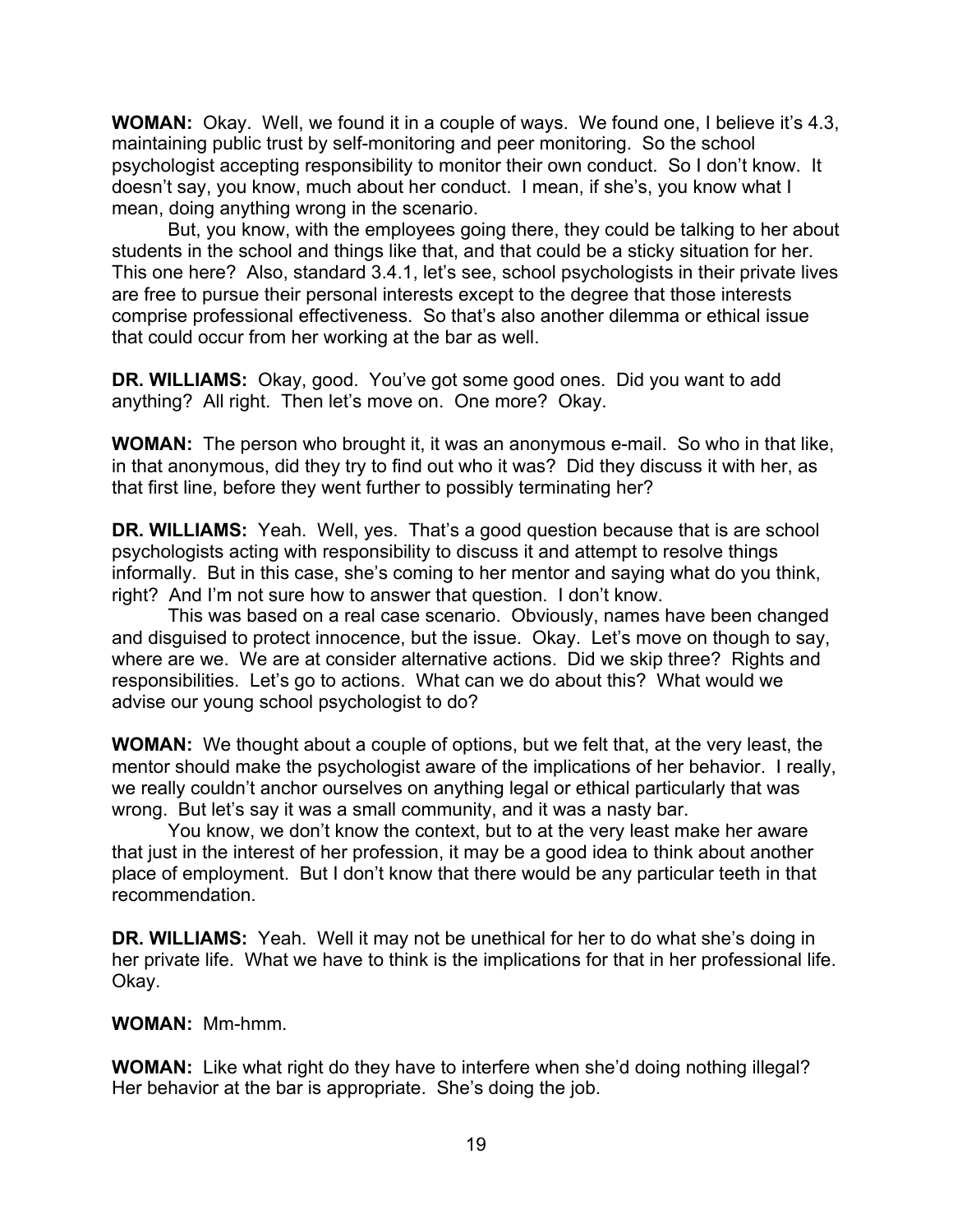**DR. WILLIAMS:** Right. The last time we checked, this was a free country. Right? Yeah, yeah.

**WOMAN:** And unless it's in her contract ...

**DR. WILLIAMS:** Yes, and, oh, I'm sorry and those are good points. Yeah.

**WOMAN:** I guess I would question what right they would have to intervene at that level because unless it was in her contract that she was not, you know, if she was employed at the school, they would not expect her to be employed in XYZ places, she has done nothing illegal. Nothing's implying that her behavior has really been inappropriate. She's just carrying out her job.

**DR. WILLIAMS:** There's nothing unethical about having a part-time job.

**WOMAN:** A part-time job, right.

**DR. WILLIAMS:** Right. If you want to look at boundaries, and is there an issue would there be, now we said this is a first-year school psychologist, and I think I talked with this group back here a little bit about the implications. Is that, do our school districts, ever political places to work in? Do recommendations ever occur with a stated purpose, but yet the unstated purpose is, I mean, we have to think about that.

And are the boundaries, is the fact that she might in the evening be serving a parent that she is then in the morning sitting in an IEP conference. I mean, these are the kinds of things, that again, from a mentor standpoint. Although, probably, what she's doing is not unethical, is it in her best interest? If we could state it that way. What would, and we discussed that a little bit. What did your group come up with? Yeah, they're back there. I'm sorry.

**WOMAN:** Yes, we agreed that there's no legal issues there, that she's, it's certainly within her rights to hold the job. But as a mentor, you just need to caution her with some guidelines, saying, you know, your personal conduct is certainly yours. But, you know, please be careful. And your interests and student interests, that you're not, you know, discussing clients at the bar, you know, if parents come in. You know, just helping her to realize that there could be issues that might arise.

**DR. WILLIAMS:** Yeah. I think that's important. It's a difference between meeting a family and getting to know them at church, at a church function, as opposed to in a bar, those kind of things. You know, and the issue of what kind of a bar is it? Is it a local hangout? Is it very respectable? You know, so again, we have to look at the circumstances. But, no, really, we do live in, this is a free country. And at this point, we just don't want it to be detrimental to her future career.

Now this, if I'm not mistaken, I don't think it gives you this. But this actually was in a, this came from a state where there was no union. So there's no collective bargaining. There's no grievance procedure. There's no, and it's from a state where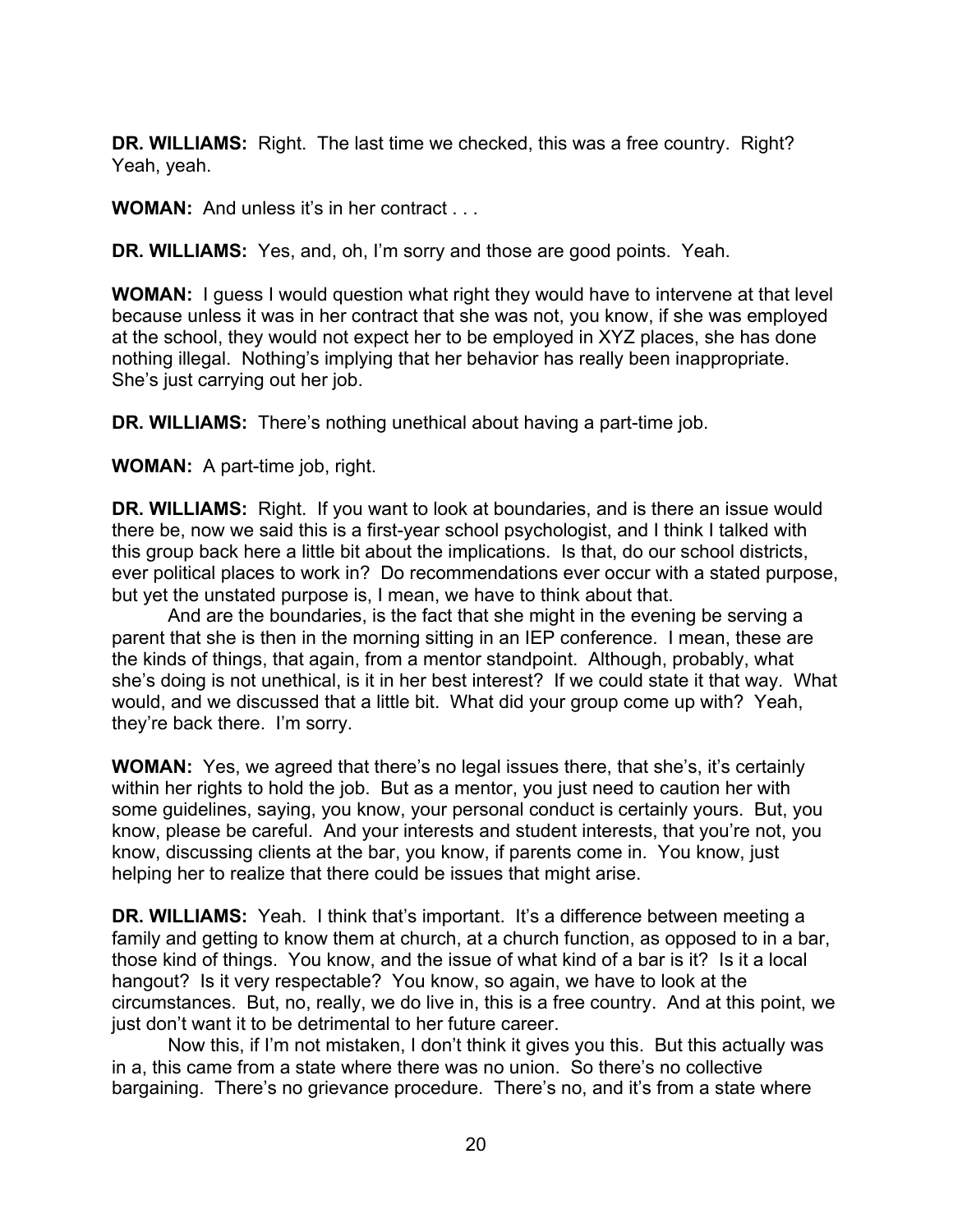there's not as much protection as some other states when you're a member of an association, which you could say this was unfair, you know. You might win the lawsuit if you were terminated but, yeah. I mean, that's clear, you certainly could. Okay, any other comments about the server? Yes.

**WOMAN:** We also questioned whether there was an issue of if this school psychologist was a male. Would the male be looked ...

**DR. WILLIAMS:** Thank you.

**WOMAN:** . . . at as this, and they described her as a pretty, attractive, first-year psychologist. Would the same hold true if it were a first-year male psychologist?

**DR. WILLIAMS:** Thank you very much for bringing that up because we think. You know, male versus female gender issues as opposed to is this, you know, a, is it Hooters or is it some other place where she's working. So, again, context is very important as is other things, so, yes.

Okay. Let's go to the note. Who's doing the note? Who are my note people? Back in the back. Who's helping you? Are you all by yourself? Oh, two notes right here? Side-by-side. Okay. What is the issue for the other people? Would you, someone back there describe the issue, and we'll make this also step one is summarizing the issue and really zeroing in on the problem.

**MAN:** The note regards an eighth-grade English teacher who stops by to see the psychologist. She hands the psychologist a note that she intercepted during her class sent by a kid named Derek to another boy, that was effectively a love note. And the teacher is outraged by this and wants the psychologist to intervene, confront Derek before it's too late, quote, unquote. Basically, we concluded that the teacher has made a value judgment and wants the psychologist to act on it. But the value judgment the teacher made conflicts with the psychologist's ethical responsibility to act as an advocate for the child.

**DR. WILLIAMS:** Okay so you're moving into what are the potential legal and ethical. Okay. Go ahead.

**MAN:** Yeah. The teacher's response should have been to address the passing of notes to other students in the class as a matter-of-fact kind of event and to treat the note as any other note-passing event might have been treated. There's no need to psychologize this event by involving the school psychologist at all. Any other alternative would unnecessarily and inappropriately expand the scope and jeopardize the confidentiality of the student. And the recommendation was to talk to the teacher. If she's responsive, great. If not, take it to the principal as a potential violation of school policy.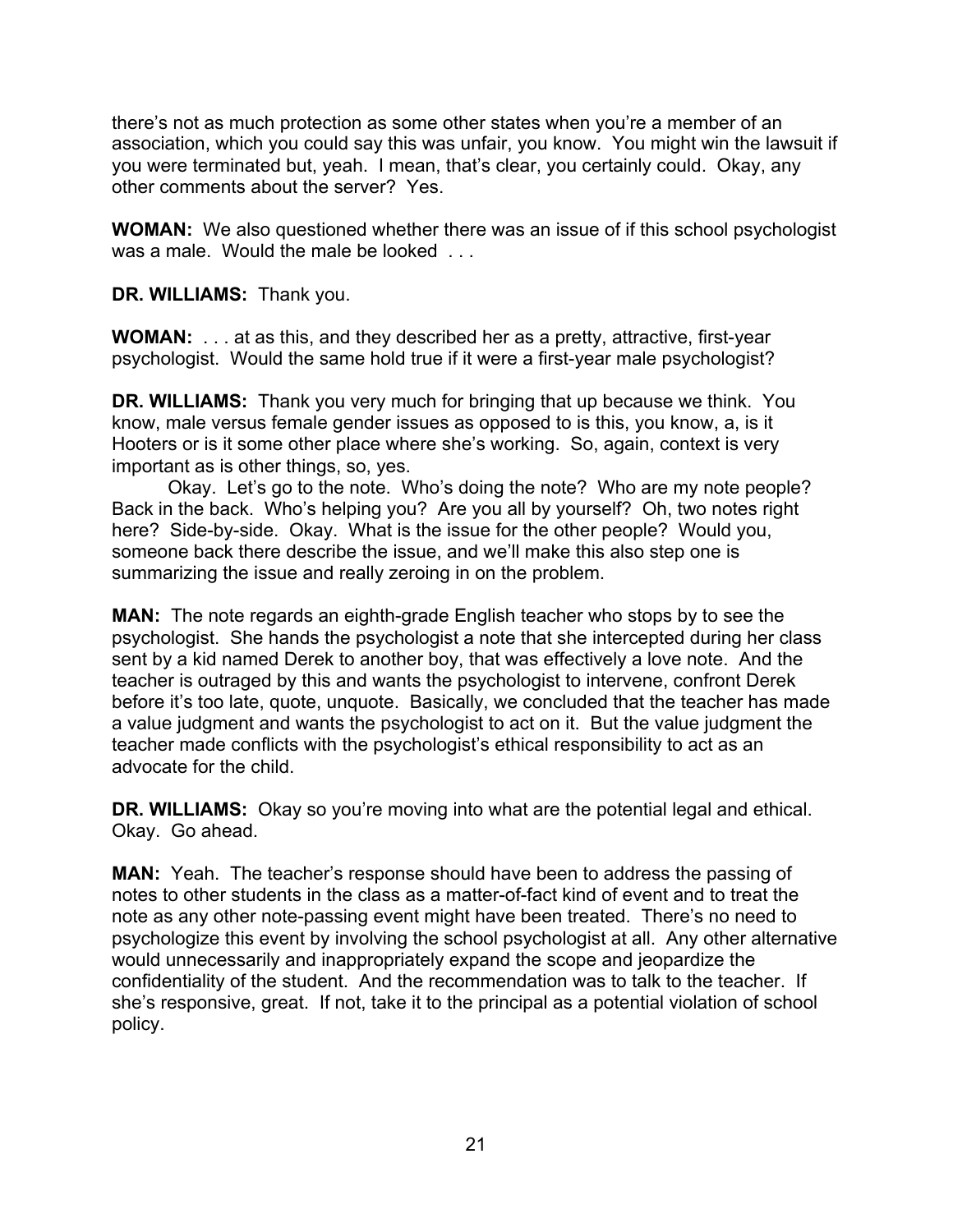**DR. WILLIAMS:** Okay, how about the other group? What would you add to that, because that was kind of all the way through the model, boom, boom, boom, boom, boom, that's great. Thank you.

**MAN:** I think he pretty much covered a lot of the issues that we talked about.

**DR. WILLIAMS:** Let me back up and say should you talk to this young man? Should you talk to his parents?

**MAN:** We said that kind of along those same lines is we didn't have a problem talking to the young man about a specific behavior of passing the note. But addressing the sexual-orientation issue, we didn't feel was right. And as far as alternative actions, we talked about that action versus just not addressing it all and talking with the teacher specifically as they had mentioned in their response.

**DR. WILLIAMS:** Okay. And did you find some support from this in the ethics code as far as the issue of private information?

**MAN:** Yeah. It was the standard 1.2.6.

**DR. WILLIAMS:** So there's several references to it. Particularly with the issue of sexual orientation, correct?

# **MAN:** Right.

**DR. WILLIAMS:** That this we now know is confidential information without the permission of the individual, you know, we would not be disclosing this. So we would not be calling his parents and saying do you know? Okay. Any other subtleties about the issue you wanted to bring up? Pretty straightforward.

**MAN:** We just talked a lot, or we talked about how we would deal with the teacher and regarding the issue. And then possibly, our obligation, if the teacher was unresponsive, to deal with their supervisor or let their supervisor know, so they could follow out policy in the school.

**DR. WILLIAMS:** Okay. So maybe thinking about some tolerance, an in-service on tolerance or something that would help the teacher widen the view and maybe the staff.

## **MAN:** Right.

**DR. WILLIAMS:** Good, thank you. All of you. Let's move on then. The experienced school psychologist. This has a couple different issues to it. Are you one of the, the table in the back. Where else is the experienced school psychologist? Where's the other group? We have only one group. You're not, okay, and Carol. All right. Who would like to define the problem? Give us some background. And there's a couple different issues here. As a supervisor, this is not one you ever want to, right, you ever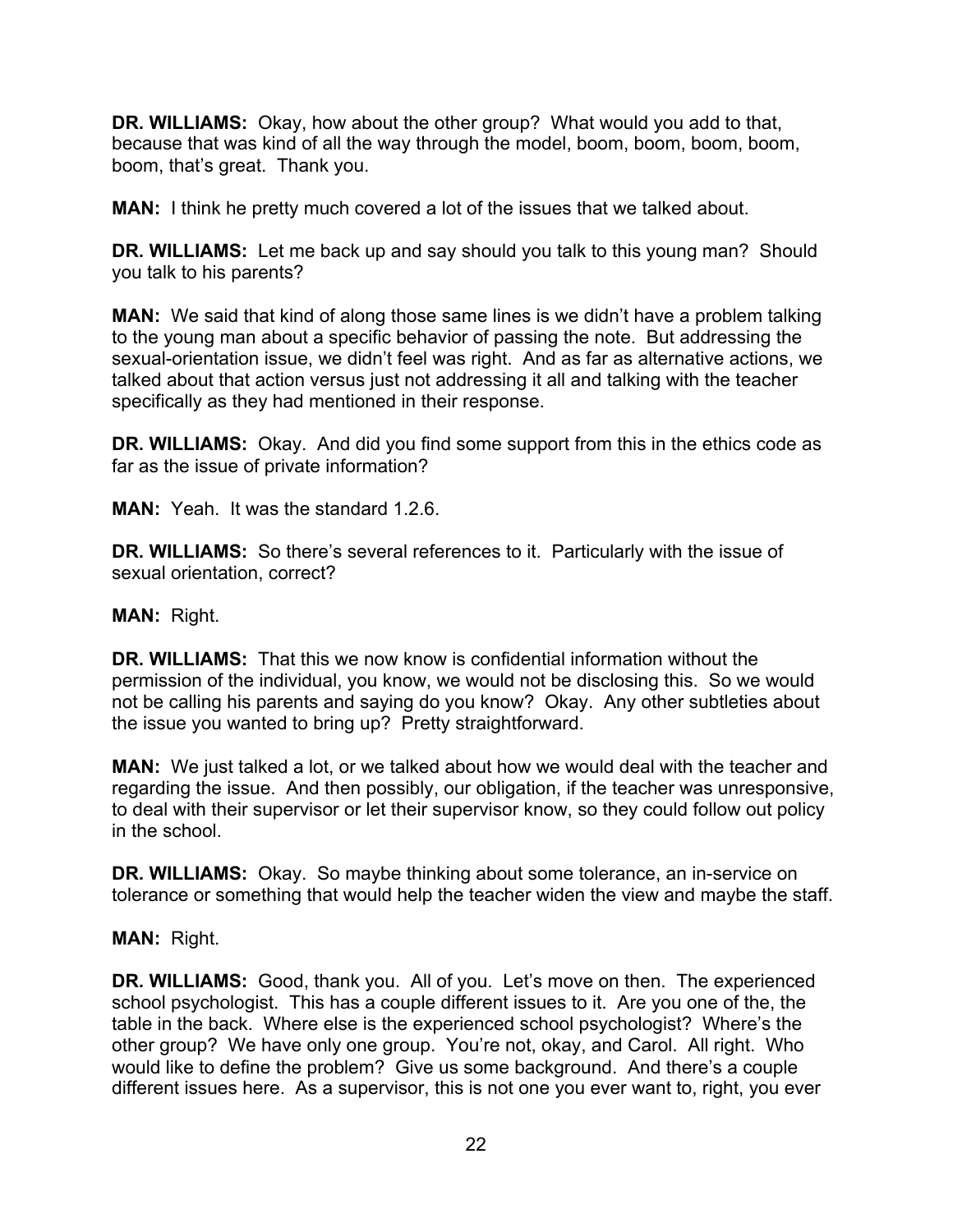want to face as a supervisor or a school psychologist. Somebody back there summarize it.

**WOMAN:** To summarize it, it was discovered that an experienced school psychologist had been incorrectly scoring the WISC and the digit span, the symbol search. And when they first found out she was doing it, she was suspended for a week. But then, after that, she decided to start shredding protocols as soon as the evaluation reports were done.

And when the superintendant found out she was doing that, the superintendant came to the other school psychologist, not the one in error, but the other one and told the school psychologist the superintendent was considering suspending this person for an indefinite period of time and wanted the school psychologist's opinion about that.

And so what we said the problem was, it was twofold. One was what are the legal and ethical implications of the psychologist who's shredding the protocols, that's one issue. But the other is what's the ethical implication for the psychologist who was being asked to offer an opinion about what should be done about the person who's made the mistake.

**DR. WILLIAMS:** Okay. Putting you in the role really as a supervisor rather than as a colleague, okay.

**MAN:** Right.

**DR. WILLIAMS:** Okay, so I think we've a very complex issue, kind of the give you a headache for a while when you think about the ramifications. What are the potential legal and ethical issues involved? How about the other group? Carol, was that your group?

**WOMAN:** Well, shredding protocols, you're not allowed to do. There's children that maybe have been identified special ed that are not or kids that should have that weren't because of her errors in scoring. So there's kids in program or not vice versa with that. And it says she was a psychologist for 20 years, but it didn't really say how long those mistakes were going on. If that was 20 years, kids are out of school.

But and it said the other issue, I don't know that the other group mentioned, she started shredding when parents were asking to see protocols. It wasn't that she just started shredding because her file cabinet was full. So I think that was a real, now she knew she made mistakes or whatever. So I guess the biggest concern is her unethical shredding and knowing why she's doing it, and then kids getting service or not.

**DR. WILLIAMS:** Yeah, probably the biggest implication would be are there kids who've been misidentified or not identified who would indeed be in need of, which is the real, for the district. And someone shared that they had a similar situation and dealt with it, and had to, at that point, retest and do many things. I mean, think about this when you're talking about years and years of issues. What's the issue about shredding protocols?

**WOMAN:** You don't.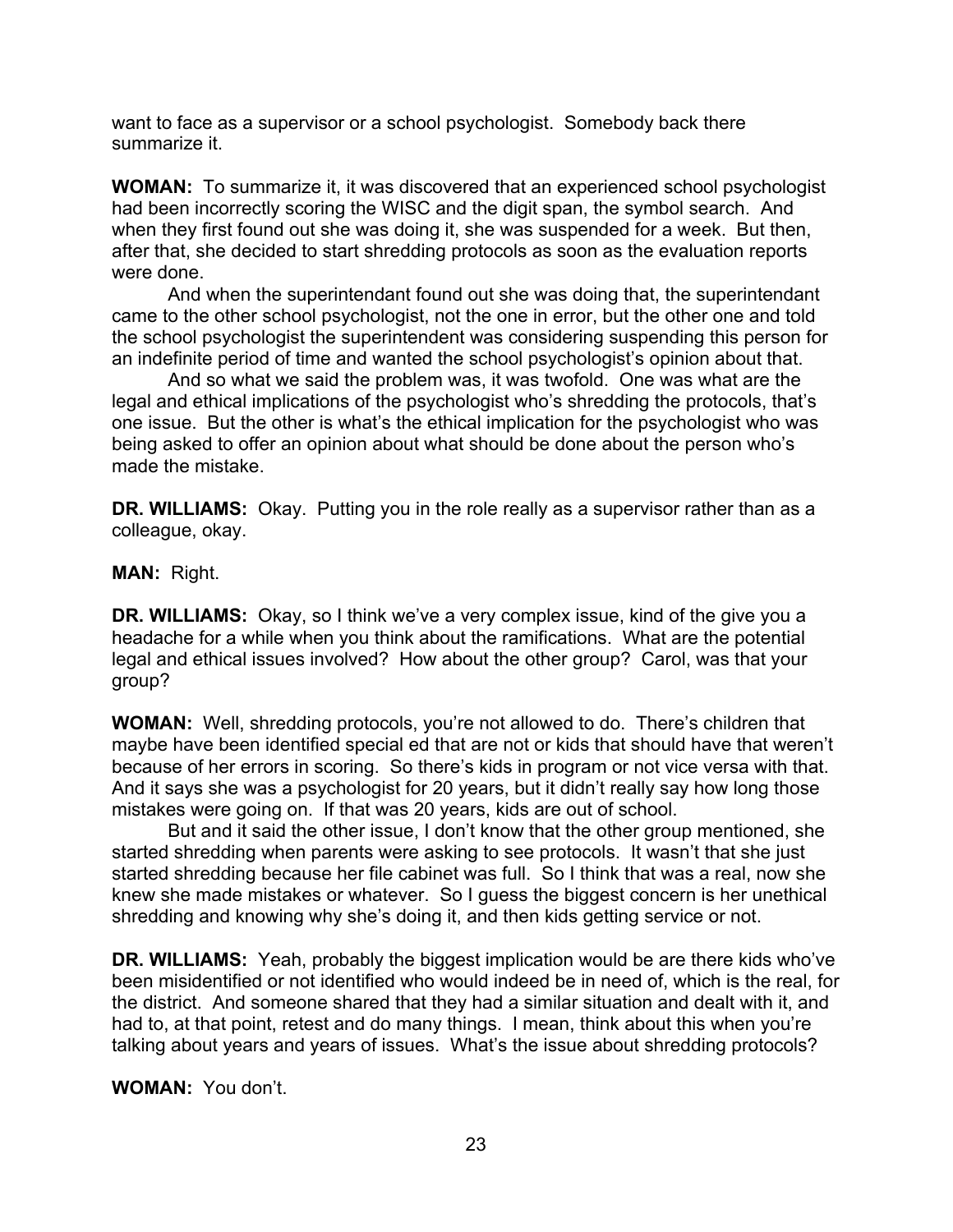**DR. WILLIAMS:** Under, I mean, do we know what the guideline is about that? Where do we get that information from? When a parent asks to see records, are they entitled to view the protocols? And if you shred them, do you have them to view? No, you don't. Under FERPA under IDA, it's very clear parents have the right to view, underline, underscore, bold, view the protocol.

We certainly do not, we try, and I instruct my students who are learning all about this is that, you know, if you do a good job assessing, if you write a good report, you communicate verbally and in writing with the parent while you answer all the questions, you know, you will, hopefully not be asked. But if, you know, you go into a due process case and the attorney says, you know, we want to, we want everything. We want everything to be disclosed and discovered, then, you know, you may be asked to view the protocol.

But never, maybe asked to make copies, which we try absolutely not to do. If a court orders us to do that, you know, certainly. But we think of test security. We think of all the implications. But those of us who've been around long enough and have seen various versions of tests, you know, when we talk about the WISC. What's happened to the protocols on the WISC? There's less and less information on it, you know. Although, like comprehension, who would know what you could not. I mean, you'd only have little tidbits but vocabulary is vocabulary is vocabulary. All right.

But in this case, we have somebody who says, I'll find a way around that. I'll shred the records. And under FERPA that is part of the child's, once you put that child's name on that protocol, it becomes part of that child's record. It's not just a protocol.

So in that case, that practice, I mean, the district should be very clear in establishing a practice where they do not shred these protocols. That's why we have files that are this thick, you know, we have these very, very thick files of everything. Okay. So what did you have, and let me go back to the first group. What did you think about as alternative actions here?

**WOMAN:** Some of the alternative actions we considered is complying with the superintendant's request, refusing the superintendant's request, offering to provide the superintendant with NASP references and the ethical board's contact information, or suggest maybe getting some other involvement for like peer review to get some information or some legal opinion on this.

**DR. WILLIAMS:** And you're specifically talking about your, the superintendant's request for you to make a recommendation.

#### **WOMAN:** Yes.

**DR. WILLIAMS:** Okay, you saw that as not in line with your role.

**WOMAN:** No, because we did not view ourselves as supervisors. We were seen as more as colleagues.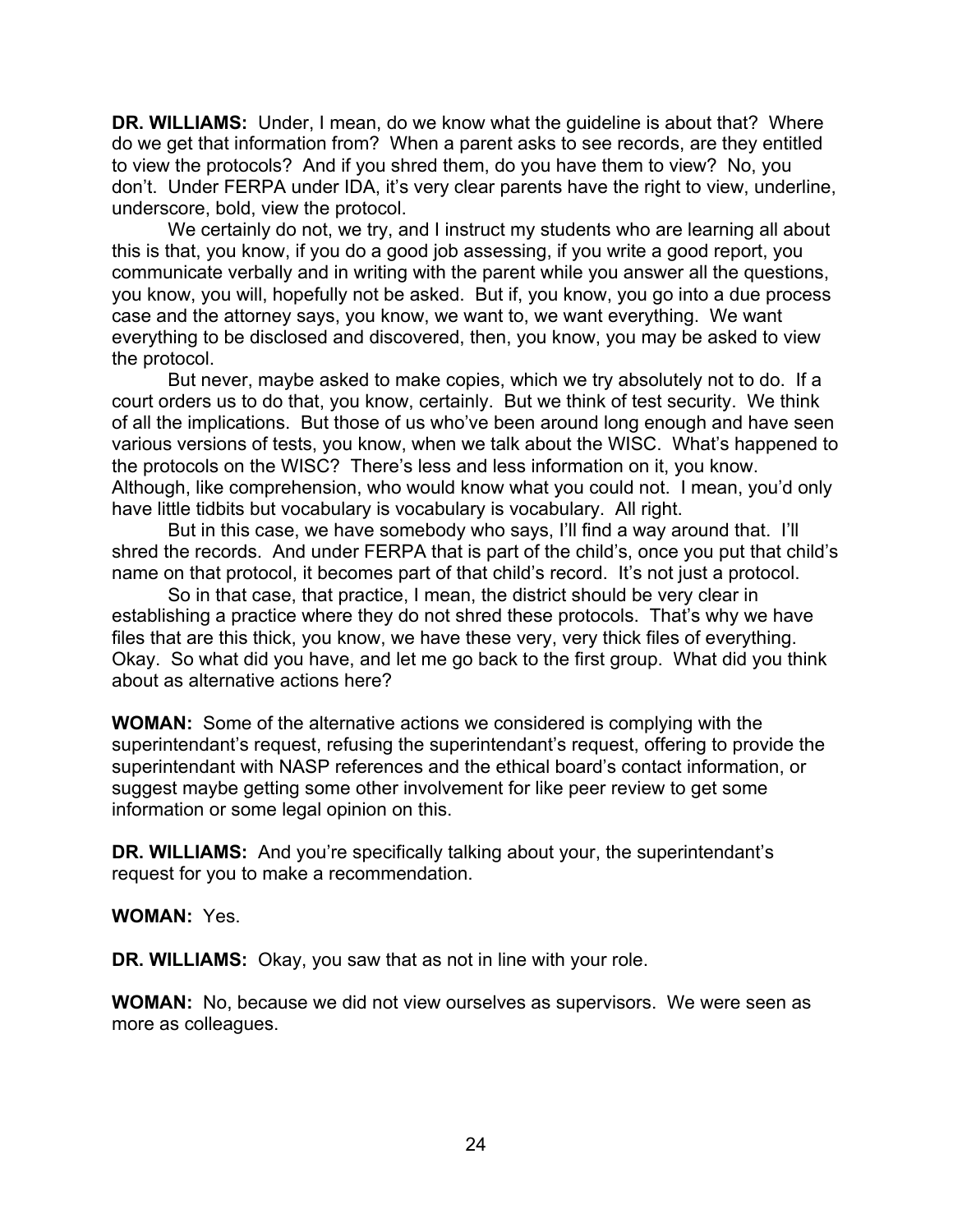**DR. WILLIAMS:** Okay. And then, but you might, you said you could give reference, you could suggest that they contact, other alternatives. But you just did not see this as part of your role.

## **WOMAN:** Right.

**DR. WILLIAMS:** Which I think is accurate unless you are the supervisor. And then if you're the supervisor, you're the person who's got to deal with this, help deal with the situation and develop a corrective action plan of some sort. Okay. Which again, if we take a look at the implications for this and the impact in terms of if the child is our first concern and think about the history that's gone on, it could be, you know, rather monumental.

And actually, did it make you feel better? This was a combination of two different scenarios, one about shredding and one about being asked about, you know. So this wasn't actually quite so bad as it seemed, but it's a headache. It truly is. Anybody have any questions about this before we go on. In the interest of time I want to get to the last one. But this is a perplexing one. You okay? Okay.

Let's look at, there's a fifth one, sorry about that. Nora's report. I don't know what happened to Nora's report on my PowerPoint, but who's got Nora's report? Who in the groups? This group? Who else? This group? Okay. So give a little more background, if you would, someone here because it's, I don't know what happened to it there. If you would, somebody in this group just describe the problem.

**WOMAN:** Okay. Nora evaluated Sam Johnson, who's a first grade student, who's having some learning problems, a little hyperactivity, impulsivity, and during the evaluation, she had asked Sam's mom to complete a school district background information form through an interview to obtain additional details for her report. On the background form during the interview, of course, the mom disclosed that she had used crack cocaine and smoked cigarettes while pregnant with Sam and received no prenatal care.

She reported that Sam was six-weeks premature, he only weighed three pounds and had a low APGAR score. She also shared that she's continued to struggle with substance abuse and has had, has been in two different inpatient treatment programs. Neither was very successful for very long. She also disclosed that Sam's older brother has been diagnosed with ODD and an uncle has ADHD.

During the subsequent IEP team meeting, Nora gave, the psychologist gave, Mrs. Johnson a copy of her psych report. It included the preceding details of her and Sam's background. Well, the mother objected and demanded the report be changed. Nora explained that the information had been shared voluntarily, and it was important in understanding Sam's condition.

The mom argued that she thought the interview was like talking to a doctor who wouldn't tell anyone about it. She angrily protested Nora sharing the information with everyone in the room saying that's not fair before storming out of the room. What should Nora do?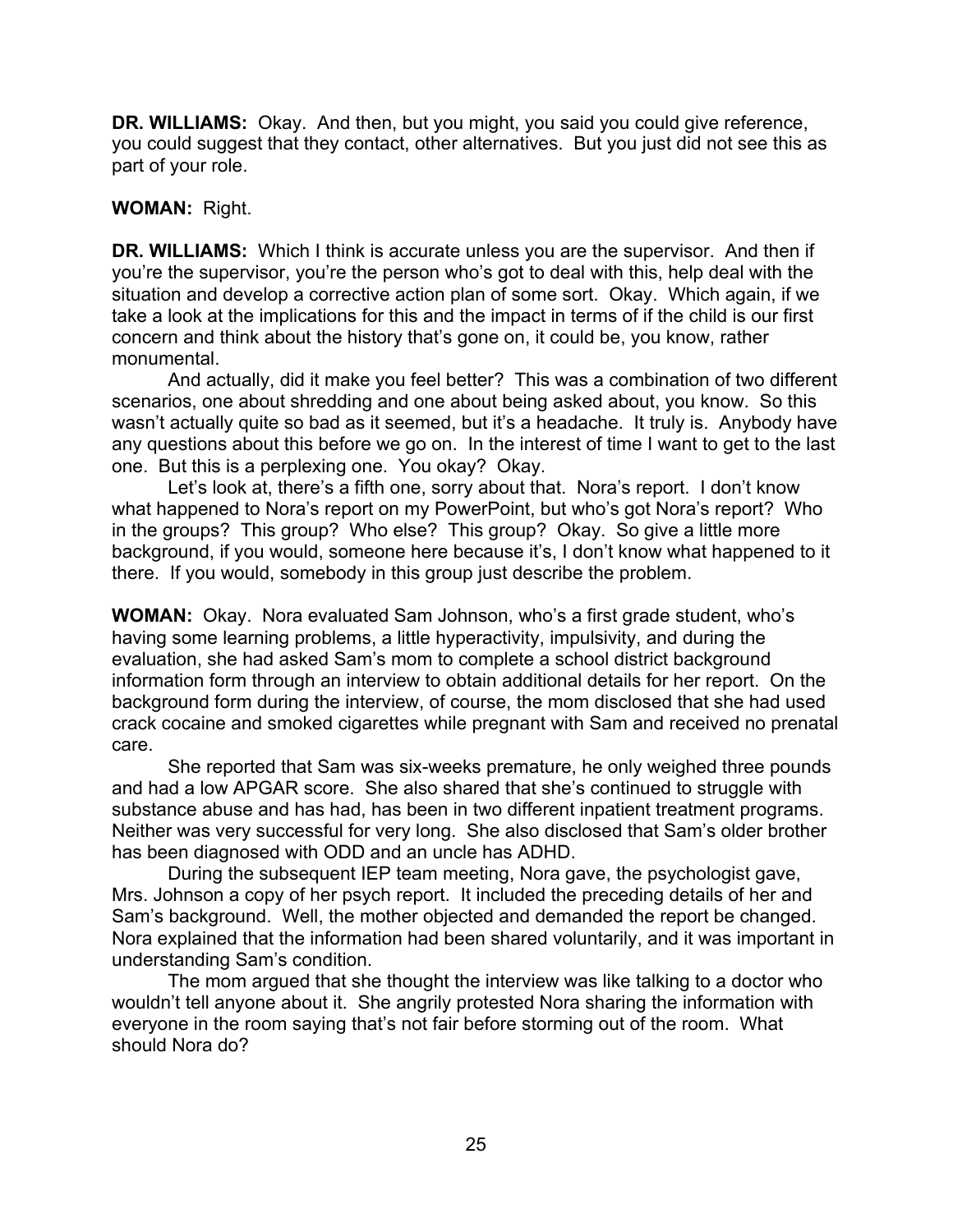**DR. WILLIAMS:** Okay. So we know the problem. Right? We have a parent who disclosed information thinking that it was confidential information, and then reading the report, was a very unhappy person. Okay. So what are the legal and ethical issues involved? Can we go back over to this group? We're kind of back and forth. And what guidelines apply?

**WOMAN:** Well, one issue we thought of was the role of confidentiality and informed consent, and we wondered if when the mother was given the forms and brought in for the interview, was she explained that the purpose of the interview and the purpose of the questions and the information, that the information she was sharing would be used as part of her child's evaluation and not necessarily confidential between the two of them, which might have changed what the mother was willing to share.

**DR. WILLIAMS:** That would have probably been the best practice that Nora could have done is to lay the ground rules in the beginning, right? Okay. Good. But she didn't do that.

**WOMAN:** She didn't do that. A second issue we thought of was, you know, what the focus of the report should be and so an alternative consideration would be to modify what the content of the report was and keep it focused on the child and, perhaps, modify the wording of what was included to protect the confidentially of the family members a little better.

And then, a third possible issue we thought of was the manner in which the information was shared with the mother as far as what was included in the report. And it doesn't say in this scenario, but we wondered about if this was the first opportunity, at the IEP meeting, that the mother had to see and hear the information. And the mother should have received it ahead of time, and it should have been reviewed with her ahead of time as well, so that it wasn't disclosed for the first time at the meeting with other people present.

**DR. WILLIAMS:** Sure. Yeah. What is the requirement in Pennsylvania about sharing your evaluations prior to a meeting?

## **WOMAN:** Ten days.

**DR. WILLIAMS:** Ten days. That's exactly what it is in New Jersey. That you are sharing, the report is shared prior so that, and that is based on IDEA language that said all parties are on equal footing when we come to that decision-making meeting. Although, we know that equal footing is, that's why we have to write good reports so that we can explain things. All right. Did you want to add anything about any of the issues, or I'm going back to this group? Do you think they got them all?

**WOMAN:** Yeah. The one place we did reference though in the ethics, was standard 1.2.2. That dealt with school psychologists are to minimize intrusions on privacy and do not seek to store private information about clients that is not needed in the provision of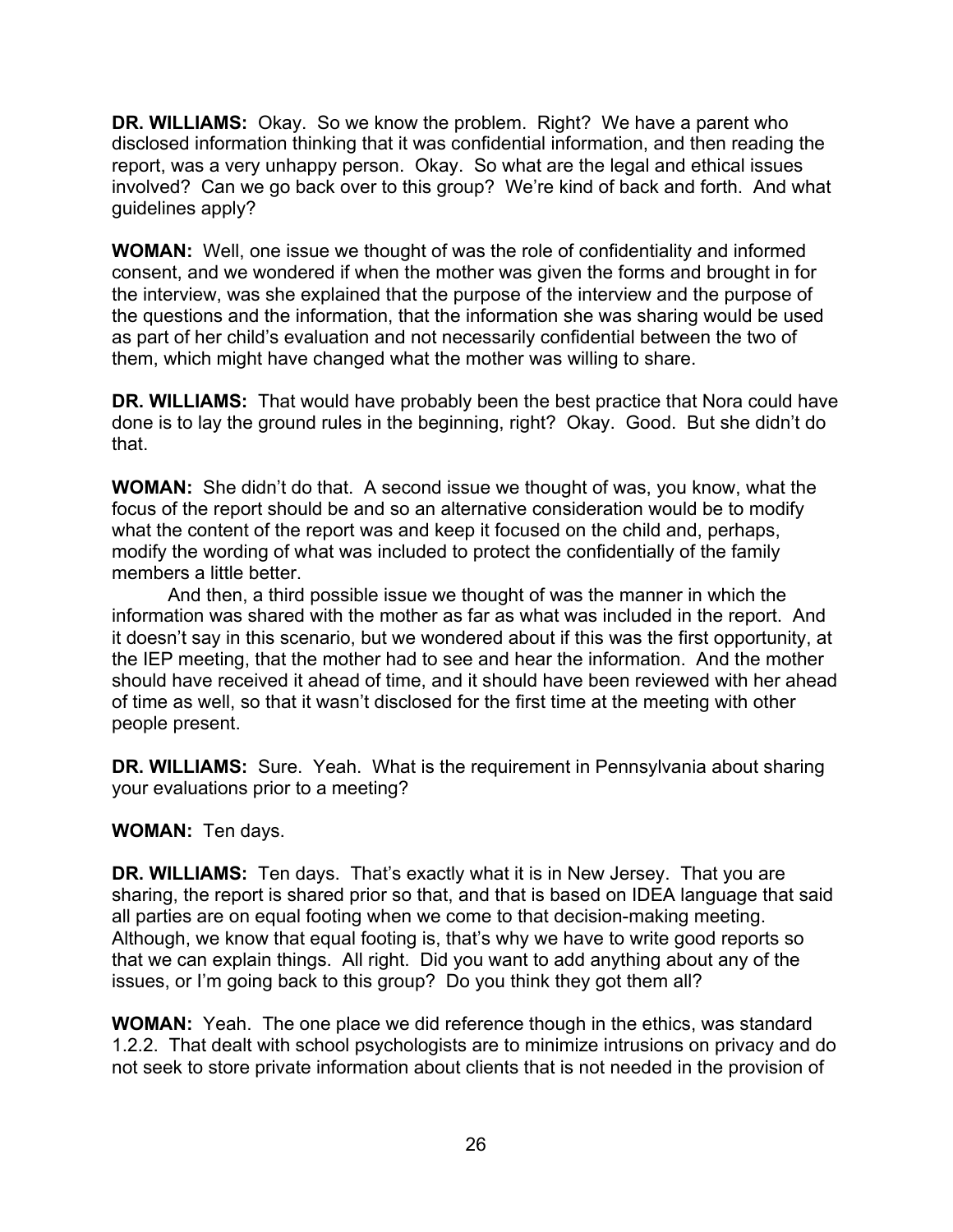services. So I think that was kind of important. I think they went a little too far in the whole crack cocaine scenario.

**DR. WILLIAMS:** Yeah. It goes back to the basic question is do you have to include every piece of information that you've gathered in your report. This is something you probably ask as a student, and my students will ask, do I have to put everything in the report? And, of course, the answer is no. You do not, you know.

You can, as this table suggested, is that you can, if there's something directly impacting the decision-making about the child or the child's learning and so forth, is that you can discuss it, or you can include it, but you don't have to be as, all the details. Correct? You can be more general. All right. Sounds good. All right. Well, how about the next step, what are the rights and responsibilities and welfare of all affected parties? Do you think we've dealt with that? Do you have anything to add in that regard?

**WOMAN:** Of course, we do.

### **DR. WILLIAMS:** Good.

**WOMAN:** The only thing we did have to add to that was you've got a parent who is explaining that they have a drug, a substance problem, where it becomes do you call Children and Youth? So a little dilemma.

**DR. WILLIAMS:** Okay. So the protection of children. Right. There may be other kids in the family. There may be, you know, young children besides this. Okay. So what kind of alternative actions and consequences, what did you consider doing in this case? If they're willing to stay, why don't we stay here, then you can walk over there for the last time.

**WOMAN:** Okay. We're willing to stay. We definitely looked at altering the form but maintaining the integrity of the report would be definitely one of the answers. And one of the other questions we had, before we get too far into that, when you start naming siblings and their diagnoses, are you crossing a line?

## **DR. WILLIAMS:** Good question.

**WOMAN:** We did, I know I've done that, and the school psychs have done that, so just something to think about.

**DR. WILLIAMS:** Yeah. You know, there's always a question to think about always. We never get, but, you know, again, you might ask permission to include that. Now in the New Jersey model, we have a school social worker who participates in the decisionmaking team, or the multi-disciplinary team, and that's routine, parent, family history. Yeah. And, of course though, the social worker is always clear to the parents is that the information that you share with me, I will be including.

If there's something that if you're not comfortable, please let me know, and we'll talk about that. And they fall under a different code of ethics though. Yeah. But, you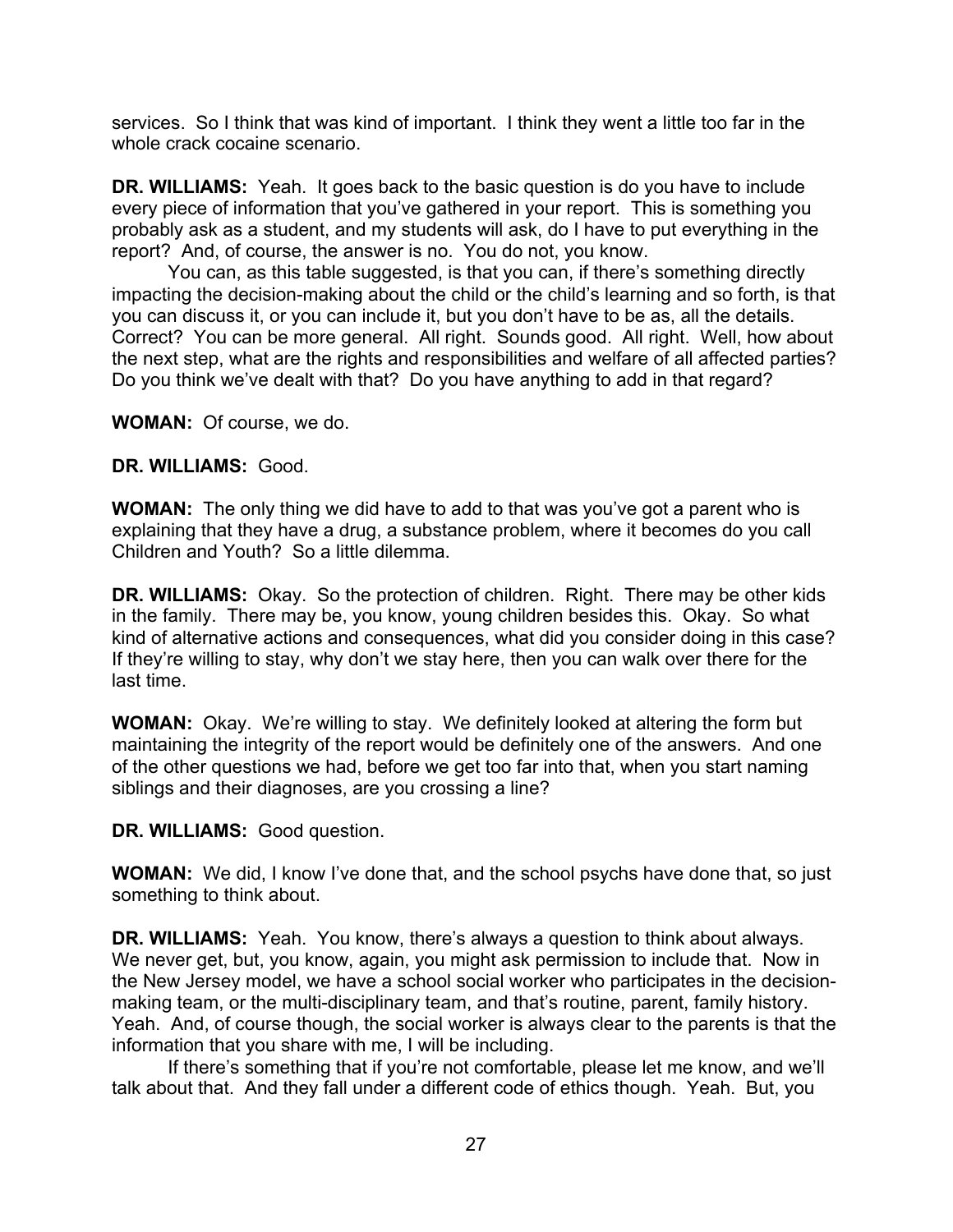know, I think that would be best practice in that case. So what did you decide? The ultimate decision in take responsibility and monitor it. How about this group back over here? Go back. Step five.

**WOMAN:** We just modified the report and just made it more generalized and removed that information because it didn't really apply to the student itself. And it's really not necessary for teachers to know that information.

**DR. WILLIAMS:** Yeah, and in doing that, you probably were thinking and preserving the relationship with the parent, right? I mean, after all, isn't it important, particularly if this is a parent that may be in need of services other than, and then to be able to have confidence and communication with you, that there are other social services there may be. And we do have to look out for the best interests of the child.

One thing I wanted to, before we wrap up because I know we're really knocking on the door of the 4:00. But in Pennsylvania, there's this issue of privileged communication, which is kind of complex topic. But we all watch *Law and Order*, and we hear, you know, what's going on in terms of privilege. That would be a, an attorney client. That would be a spouse where you can hold things, in a legal procedure, you can hold things confidential.

And in Pennsylvania, you are fortunate because the state explicitly extends privilege to confidential communication between a client and a school psychologist or has acknowledged such communication as privileged. So there are not many states, well, there are probably ten states, that have specifically named school psychologists as being able to hold information as privileged communication.

So in a case of Nora, if that were shared, and you did not put it in the record, and yet you were in a court of law and asked to disclose information, that you could say this is privileged information. And again, you have to look up state requirement. But I did look up Pennsylvania. There was actually a good article by Jacob and Powers, again, Susan Jacob and Powers, in *Psychology in the Schools* in 2009. And, which, did, they really looked through NexisLexis and came up with all the state requirements.

In New Jersey it's licensed psychologists, it's not school psychologists. So Pennsylvania, your neighbor, our neighbor Pennsylvania has it. The other thing is is in a court of law, if, in this case, with Nora, the judge could rule that it was Nora's understanding that this was privileged communication, then the judge may award that to say that you do not have to disclose that because it was disclosed to you with the understanding that it wasn't going to be shared. Again, that goes beyond the issue of Nora's report. It goes into legal procedures.

All right, well, thank you very much for all of your hard work. And I know it is. Let me just review a couple things before we go. And again, you know, this is using this ethical decision-making model, looking at the ethics code. You know, the responsibility really, and I said this in the first hour, whatever you do, the responsibility lies with monitor your own behavior to do what you feel is in line with ethical and legal responsibilities.

Seek consultation. We all can't be experts in everything, so that's why. And I tell you, in the years that I spent on the NASP ethics committee, and I know it's still functioning this way, is the main function of the committee actually is to educate. Many